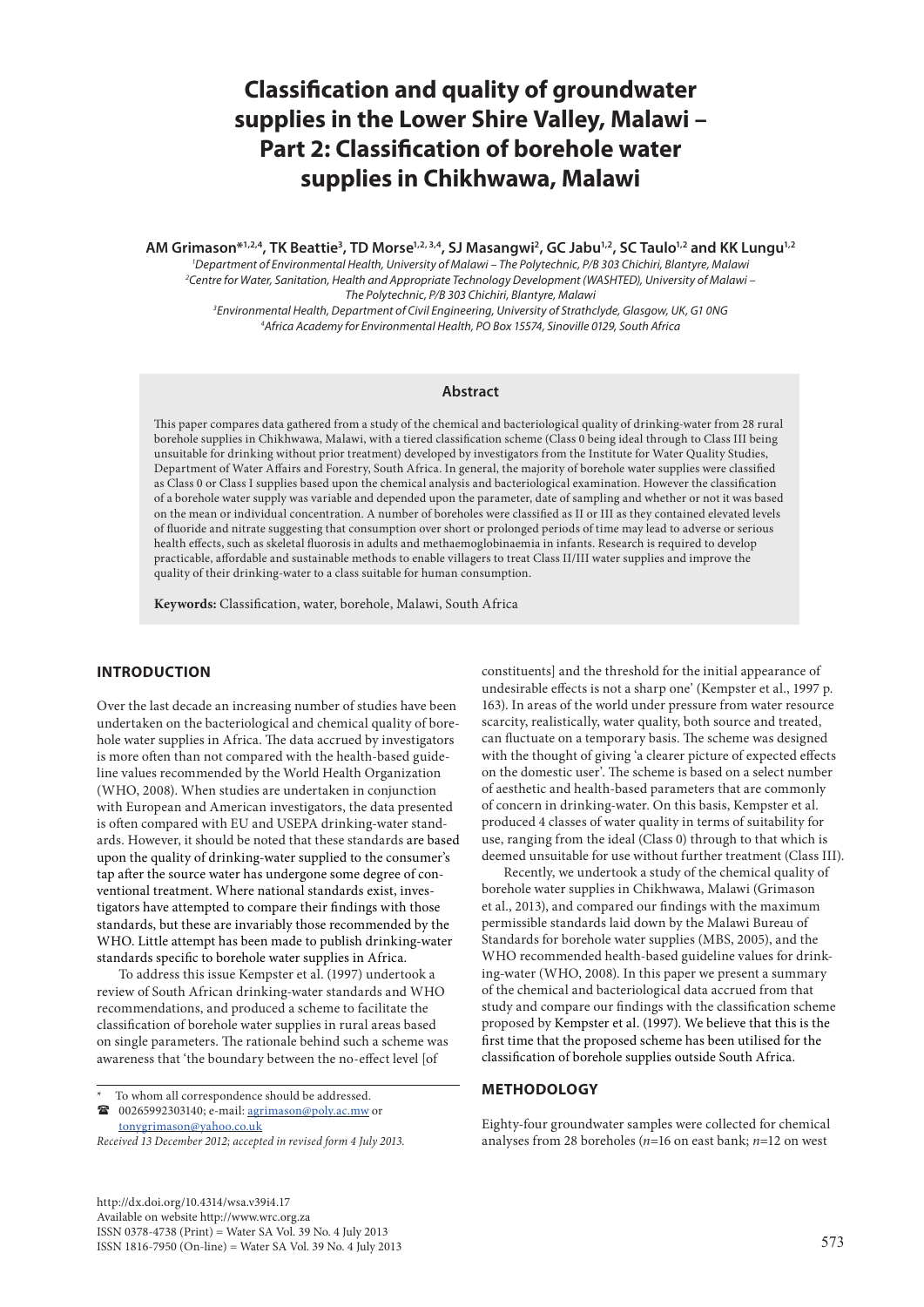bank) located in 25 remote, rural villages in the Chikhwawa District (*n*=3 per borehole), distributed along the east (*n*=15) and west (*n*=10) banks of the Shire River. Samples were collected every 2 months during the wet season (December, February and April) (Grimason et al., 2013). Samples for chemical analysis and bacteriological examination were processed in accordance with standard methods for the examination of water and wastewater (APHA, 1998). Bacteriological samples were collected in 500 mℓ sterile vessels after flaming the inside of the tap of the borehole pump and running off the water to waste for 30 s before obtaining a water sample. Vessels were sealed, labelled, stored in a portable ice chest (coolbox) at 4°C and transported to the Environmental Health Laboratory at the University of Malawi within 6 h. Samples were processed for faecal bacteria using a standard membrane filtration technique and subsequently with confirmatory media in accordance with APHA (1998).

# **CLASSIFICATION SYSTEM**

The classification scheme proposed by Kempster et al. (1997 p. 163) was used to classify rural borehole water supplies examined in this study (Table 1):

**• Class 0**

'This is ideal water quality, suitable for lifetime use, with no adverse health effects on the user. This class is essentially the same as the target water quality range in the  $2<sup>nd</sup>$  edition of the *South African Water Quality Guidelines for Domestic Use* (DWAF, 1996).'

**• Class I**

'Water in this class is safe for lifetime use, but falls short of the ideal water quality in that there may be instances of adverse health effects, but these are usually mild, and overt health effects are almost sub-clinical and difficult to demonstrate. Water in Class I does not cause health effects under normal circumstances. Aesthetic effects may, however, be apparent.'

**• Class II**

'Water in this class is defined as that where adverse health effects are unusual for limited short-term use. Adverse health effects may become more common particularly with prolonged use over many years, or with lifetime use. This class represents water suitable for short-term or emergency use only, but not necessarily suitable for continuous use over a lifetime.'

**• Class III**

'This water has constituents in a concentration range where serious health effects might be anticipated, particularly in infants or elderly people with short-term use, and even more so with longer term use. The water in this class is not suitable for use as drinking water without adequate treatment to shift the water into a lower and safer class.'

# **RESULTS AND DISCUSSION**

A summary of the data gathered by Grimason et al. (2013) on a range of chemical constituents and bacteriological analysis of 28 borehole water supplies in Chikhwawa, Malawi, is presented in Table 2. Based upon this data, each borehole water supply was classified according to the criteria proposed by Kempster et al. (1997) (Table 3). Tables 4 to 7 present a summary of the water classes determined for each borehole water supply based on the results of 3 samples. The physicochemical and bacteriological data gathered highlight the variable nature of classifying borehole water supplies, demonstrating the need for a tailored classification scheme proposed by these investigators. For example, for the borehole supply at Matumula on the east bank the class for the iron parameter was Class 0 on 2 sampling occasions and Class II on a separate sampling occasion (Table 4). Despite this variation in quality, based on the mean concentration of the three samples taken, the borehole supply would be classified as Class II (Table 3).

# **Electrical conductivity and pH**

Based on the electrical conductivity (EC) data, 11 borehole water supplies of 16 tested on the east bank fell within Class 0, and 5 boreholes fell within Class I. On the west bank 4 boreholes were classified as Class 1, 5 boreholes as Class II and 3 boreholes as Class III, respectively. All pH values were within Class 0 (pH 6–9).

|                                                                                                    |                    | <b>TABLE 1</b>       |                       |                                      |
|----------------------------------------------------------------------------------------------------|--------------------|----------------------|-----------------------|--------------------------------------|
| Parameters, values and classification of drinking-water quality proposed by Kempster et al. (1997) |                    |                      |                       |                                      |
| Constituent                                                                                        | Class <sub>0</sub> | Class I              | Class II              | <b>Class III</b>                     |
| Total dissolved solids $(mg/\ell)$                                                                 | $0 - 450$          | $450 - 1000$         | $1000 - 2450$         | >2450                                |
| Electrical conductivity $(\mu S/cm)$                                                               | $0 - 700$          | $700 - 1500$         | $1500 - 3700$         | >3 700                               |
| Nitrate plus nitrite as $N$ (mg/ $\ell$ )                                                          | $0 - 6$            | $6 - 10$             | $10 - 20$             | >20                                  |
| Fluoride $(mg/\ell)$                                                                               | $0 - 1.0$          | $1.0 - 1.5$          | $1.5 - 3.5$           | >3.5                                 |
| Sulphate $(mg/\ell)$                                                                               | $0 - 200$          | $200 - 400$          | $400 - 600$           | >600                                 |
| Magnesium $(mg/\ell)$                                                                              | $0 - 30$           | $30 - 70$            | $70 - 100$            | >100                                 |
| Sodium $(mg/\ell)$                                                                                 | $0 - 100$          | $100 - 200$          | $200 - 400$           | >400                                 |
| Chloride $(mg/\ell)$                                                                               | $0 - 100$          | $100 - 200$          | $200 - 600$           | >600                                 |
| pH                                                                                                 | $6.0 - 9.0$        | $5 - 6$ or $9 - 9.5$ | $4 - 5$ or $9.5 - 10$ | $\langle 4 \text{ or } > 10 \rangle$ |
| Iron $(mg/\ell)$                                                                                   | $0 - 0.1$          | $0.1 - 0.2$          | $0.2 - 2.0$           | >2.0                                 |
| Manganese $(mg/\ell)$                                                                              | $0 - 0.05$         | $0.05 - 0.1$         | $0.1 - 1.0$           | >1.0                                 |
| Zinc $(mg/\ell)$                                                                                   | $0 - 3.0$          | $3.0 - 5.0$          | $5.0 - 10.0$          | >10.0                                |
| Arsenic (mg/l)                                                                                     | $0 - 0.01$         | $0.01 - 0.05$        | $0.05 - 0.2$          | >0.2                                 |
| Cadmium $(mg/\ell)$                                                                                | $0 - 0.005$        | $0.005 - 0.01$       | $0.01 - 0.02$         | >0.02                                |
| Faecal coliforms (cfu/100 ml)                                                                      | $\Omega$           | $0 - 1$              | $1 - 10$              | >10                                  |
| Ammonia (as N) $(mg/\ell)$                                                                         | $0 - 1$            | $1 - 2$              | $2 - 10$              | >10                                  |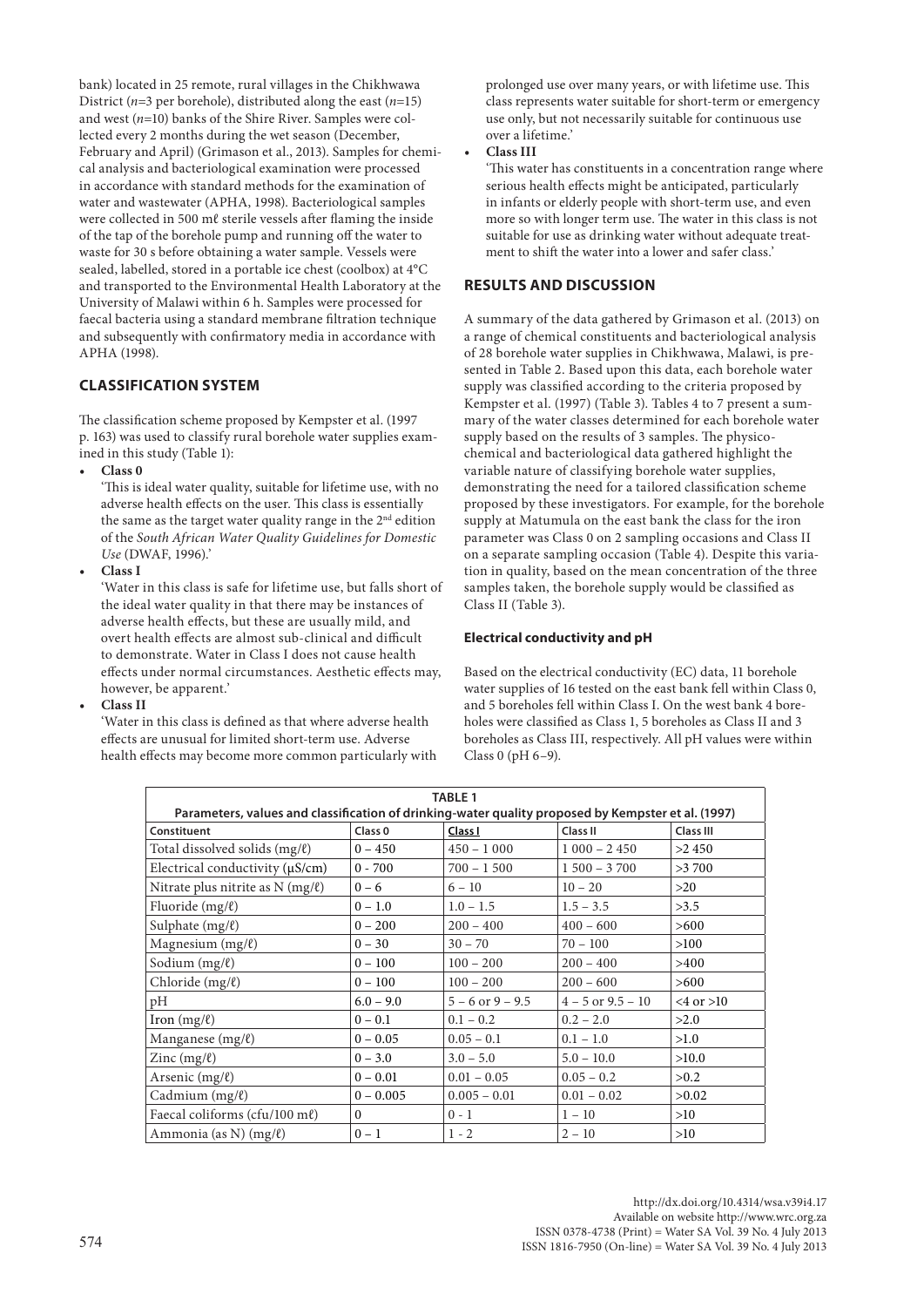| ⊣<br>$\vec{v}$<br>$\overline{\phantom{0}}$<br>$\overline{\phantom{0}}$<br>$\vee$<br>$\vee$<br>$\vee$<br>$\vee$<br>$\vee$<br>$\vee$<br>$\vee$<br>$\vee$<br>$\vee$<br>$\vee$<br>$(Mg/\ell)$<br>$<15$<br>15<br>15<br>15<br>15<br>< 15<br>$<15$<br>$<15$<br>$<15$<br>15<br>15<br>$<15\,$<br>15 <sub>2</sub><br>15<br>$<15$<br>15<br>rú<br>15<br>15<br>15<br>15<br>$<15$<br>15<br>15<br>15<br>15<br>15<br>ÅS<br>$\vee$<br>$\vee$<br>$\vee$<br>$\vee$<br>$\vee$<br>$\vee$<br>$\vee$<br>$\vee$<br>$\vee$<br>$\vee$<br>$\vee$<br>$\vee$<br>$\vee$<br>$\vee$<br>(mg/R)<br>0.0<br>0.0<br>0.8<br>0.0<br>0.0<br>0.0<br>0.0<br>0.0<br>0.3<br>$0.\overline{3}$<br>$0.\overline{3}$<br>Σn<br>$\overline{0}$ .<br>$\overline{0}$<br>$\Xi$<br>0.1<br>$\overline{0}$<br>$\overline{c}$<br>$\overline{c}$<br>$\Xi$<br>$\circ$<br>$\circ$<br>$\circ$<br>$\circ$<br>$\circ$<br>$\circ$<br>$\circ$<br>$\circ$<br>$(mg/\ell)$<br>0.0<br>0.5<br>0.5<br>0.6<br>0.0<br>0.0<br>$0.\overline{3}$<br>0.4<br>0.0<br>0.0<br>0.0<br>0.0<br>0.2<br>0.2<br>0.2<br>ξ<br>0.2<br>$\overline{C}$<br>$\overline{0.1}$<br>$\overline{c}$<br>$\circ$<br>$\circ$<br>$\circ$<br>$\circ$<br>$\circ$<br>$\circ$<br>$\circ$<br>$\circ$<br>and west (BH 17-28) bank of the Shire River (n=3) (summarised from Grimason<br>$(mg/\ell)$<br>0.6<br>0.6<br>0.4<br>0.6<br>1.6<br>1.5<br>1.6<br>0.4<br>0.4<br>0.4<br>0.4<br>0.4<br>0.2<br>0.5<br>1.3<br>0.8<br>0.4<br>0.5<br>0.6<br>$0.\overline{5}$<br>0.3<br>1.0<br>0.8<br>0.4<br>1.0<br>3.9<br>$\Xi$<br>6.9<br>7.6<br>7.5<br>7.6<br>7.5<br>7.6<br>7.6<br>7.6<br>7.3<br>7.5<br>7.2<br>7.2<br>$74$<br>7.3<br>7.3<br>7.5<br>7.3<br>74<br>7.4<br>7.4<br>7.3<br>7.4<br>7.4<br>7.4<br>7.4<br>玉<br>7.7<br>7.1<br>$(mg/\ell)$<br>156.6<br>145.9<br>142.3<br>103.8<br>176.7<br>16.3<br>29.5<br>15.8<br>68.9<br>90.9<br>34.5<br>60.2<br>46.4<br>12.7<br>16.7<br>71.2<br>39.2<br>31.9<br>33.7<br>386<br>22.1<br>8.9<br>8.4<br>330.<br>38<br>8.1<br>$\overline{c}$<br>⊽<br>1177.6<br>(mg/R)<br>613.6<br>154.6<br>401.9<br>474.8<br>531.7<br>52.5<br>329.7<br>50.5<br>50.6<br>31.6<br>45.3<br>15.6<br>63.5<br>97.2<br>30.4<br>18.8<br>574.1<br>15.0<br>16.0<br>85.4<br>43.7<br>29.2<br>519.1<br>17.3<br>24.1<br>366<br>å<br>$($ mg/ $\ell$<br>35.5<br>24.9<br>35.8<br>32.5<br>30.8<br>25.6<br>40.9<br>15.9<br>12.8<br>13.5<br>12.8<br>42.9<br>21.6<br>54.3<br>27.6<br>19.8<br>32.7<br>17.8<br>16.8<br>48.7<br>32.7<br>23.1<br>13.7<br>18.1<br>36<br>54<br>Μg<br>23<br>$(mg/\ell)$<br>240.5<br>294.4<br>781.7<br>S<br>84.4<br>62.8<br>24.9<br>45.9<br>14.6<br>10.3<br>59.6<br>37.8<br>15.9<br>14.8<br>11.2<br>16.3<br>75.4<br>87.6<br>17.2<br>12.1<br>18.1<br>6.6<br>4.5<br>6.5<br>5.9<br>7.9<br>9.4<br>င္တ<br>181<br>G)<br>0.5<br>0.6<br>4.8<br>u.<br>img)<br>$\Xi$<br>$\overline{c}$<br>$\ddot{\circ}$<br>$\ddot{0}$ :<br>$\ddot{0}$ .<br>$\ddot{5}$<br>$\ddot{\circ}$<br>$\ddot{0}$ :<br>$\overline{0}$<br>$\ddot{\circ}$<br>$\approx$<br>$\frac{6}{10}$<br>$\frac{3}{2}$<br>$\ddot{=}$<br>2.2<br>$\overline{c}$<br>$\frac{6}{10}$<br>3.2<br>2.8<br>3.9<br>2.8<br>$\mathcal{L}$<br>3<br>$\overline{ }$<br>$\frac{NO_3}{(mg/l)}$<br>177.6<br>42.3<br>20.4<br>15.4<br>27.8<br>47.3<br>19.9<br>29.9<br>24.7<br>28.7<br>8.5<br>29.1<br>9.6<br>0.0<br>0.0<br>$3.\overline{3}$<br>3.7<br>0.0<br>5.5<br>7.3<br>0.1<br>$\Xi$<br>$\mathfrak{Z}$<br>$47$<br>$\circ$<br>$\circ$<br>$\circ$<br>$(\mu$ S/cm $)$<br>2164.0<br>4055.0<br>1823.7<br>2454.3<br>1341.3<br>1967.0<br>1367.7<br>1826.3<br>4307.7<br>591.0<br>602.3<br>431.0<br>865.3<br>486.0<br>320.0<br>346.3<br>325.3<br>860.7<br>887.3<br>893.0<br>1206<br>660.7<br>634.7<br>959.3<br>220.7<br>364.7<br>1053.<br>닚<br>$(mg/\ell)$<br>TDS<br>$_{\rm nd}$<br>$_{\rm nd}$<br>$_{\rm nd}$<br>$_{\rm nd}$<br>$_{\rm nd}$<br>$\mathbf{H}$<br>$_{\rm nd}$<br>$_{\rm nd}$<br>$\mathbb{E}$<br>$_{\rm nd}$<br>$_{\rm nd}$<br>$_{\rm nd}$<br>F<br>$_{\rm nd}$<br>Бц<br>$_{\rm nd}$<br>$_{\rm nd}$<br>$_{\rm nd}$<br>$_{\rm nd}$<br>$_{\rm nd}$<br>$_{\rm nd}$<br>$_{\rm nd}$<br>$_{\rm nd}$<br>$_{\rm nd}$<br>F<br>$_{\rm nd}$<br>$_{\rm nd}$<br>품 흥<br>15<br>$\overline{16}$<br>26<br>$\supseteq$<br>$\overline{c}$<br>13<br>$\overline{14}$<br>18<br>$\overline{19}$<br>20<br>$\mathfrak{Z}$<br>23<br>24<br>25<br>$\overline{17}$<br>21<br>$\equiv$<br>27<br>6<br>$\circ$<br>$\overline{ }$<br>$\mathbf{C}$<br>$\mathfrak{S}$<br>4<br>5<br>$\overline{ }$<br>${}^{\circ}$ |              |  |  | Mean physico-chemical and bacteriological results of 28 borehole water samples collected and analysed from the east (BH 1–16) | <b>TABLE</b> |  | et al. (2013) |  |                   |                          |
|-----------------------------------------------------------------------------------------------------------------------------------------------------------------------------------------------------------------------------------------------------------------------------------------------------------------------------------------------------------------------------------------------------------------------------------------------------------------------------------------------------------------------------------------------------------------------------------------------------------------------------------------------------------------------------------------------------------------------------------------------------------------------------------------------------------------------------------------------------------------------------------------------------------------------------------------------------------------------------------------------------------------------------------------------------------------------------------------------------------------------------------------------------------------------------------------------------------------------------------------------------------------------------------------------------------------------------------------------------------------------------------------------------------------------------------------------------------------------------------------------------------------------------------------------------------------------------------------------------------------------------------------------------------------------------------------------------------------------------------------------------------------------------------------------------------------------------------------------------------------------------------------------------------------------------------------------------------------------------------------------------------------------------------------------------------------------------------------------------------------------------------------------------------------------------------------------------------------------------------------------------------------------------------------------------------------------------------------------------------------------------------------------------------------------------------------------------------------------------------------------------------------------------------------------------------------------------------------------------------------------------------------------------------------------------------------------------------------------------------------------------------------------------------------------------------------------------------------------------------------------------------------------------------------------------------------------------------------------------------------------------------------------------------------------------------------------------------------------------------------------------------------------------------------------------------------------------------------------------------------------------------------------------------------------------------------------------------------------------------------------------------------------------------------------------------------------------------------------------------------------------------------------------------------------------------------------------------------------------------------------------------------------------------------------------------------------------------------------------------------------------------------------------------------------------------------------------------------------------------------------------------------------------------------------------------------------------------------------------------------------------------------------------------------------------------------------------------------------------------------------------------------------------------------------------------------------------------------------------------------------------------------------------------------------------------------------------------------------------------------------------------------------------|--------------|--|--|-------------------------------------------------------------------------------------------------------------------------------|--------------|--|---------------|--|-------------------|--------------------------|
| Khumbulani<br>Mfela School<br>Mpokonyola<br>Mkhwicho<br>Matumula<br>Chinkole<br>Kapufeni                                                                                                                                                                                                                                                                                                                                                                                                                                                                                                                                                                                                                                                                                                                                                                                                                                                                                                                                                                                                                                                                                                                                                                                                                                                                                                                                                                                                                                                                                                                                                                                                                                                                                                                                                                                                                                                                                                                                                                                                                                                                                                                                                                                                                                                                                                                                                                                                                                                                                                                                                                                                                                                                                                                                                                                                                                                                                                                                                                                                                                                                                                                                                                                                                                                                                                                                                                                                                                                                                                                                                                                                                                                                                                                                                                                                                                                                                                                                                                                                                                                                                                                                                                                                                                                                                                            | Village/Area |  |  |                                                                                                                               |              |  |               |  | $(Mg/\ell)$<br>රි | ctu/100<br>ml<br>۲       |
|                                                                                                                                                                                                                                                                                                                                                                                                                                                                                                                                                                                                                                                                                                                                                                                                                                                                                                                                                                                                                                                                                                                                                                                                                                                                                                                                                                                                                                                                                                                                                                                                                                                                                                                                                                                                                                                                                                                                                                                                                                                                                                                                                                                                                                                                                                                                                                                                                                                                                                                                                                                                                                                                                                                                                                                                                                                                                                                                                                                                                                                                                                                                                                                                                                                                                                                                                                                                                                                                                                                                                                                                                                                                                                                                                                                                                                                                                                                                                                                                                                                                                                                                                                                                                                                                                                                                                                                                     |              |  |  |                                                                                                                               |              |  |               |  | $<1.5$            | $\circ$                  |
|                                                                                                                                                                                                                                                                                                                                                                                                                                                                                                                                                                                                                                                                                                                                                                                                                                                                                                                                                                                                                                                                                                                                                                                                                                                                                                                                                                                                                                                                                                                                                                                                                                                                                                                                                                                                                                                                                                                                                                                                                                                                                                                                                                                                                                                                                                                                                                                                                                                                                                                                                                                                                                                                                                                                                                                                                                                                                                                                                                                                                                                                                                                                                                                                                                                                                                                                                                                                                                                                                                                                                                                                                                                                                                                                                                                                                                                                                                                                                                                                                                                                                                                                                                                                                                                                                                                                                                                                     |              |  |  |                                                                                                                               |              |  |               |  | $<1.5$            | $\circ$                  |
|                                                                                                                                                                                                                                                                                                                                                                                                                                                                                                                                                                                                                                                                                                                                                                                                                                                                                                                                                                                                                                                                                                                                                                                                                                                                                                                                                                                                                                                                                                                                                                                                                                                                                                                                                                                                                                                                                                                                                                                                                                                                                                                                                                                                                                                                                                                                                                                                                                                                                                                                                                                                                                                                                                                                                                                                                                                                                                                                                                                                                                                                                                                                                                                                                                                                                                                                                                                                                                                                                                                                                                                                                                                                                                                                                                                                                                                                                                                                                                                                                                                                                                                                                                                                                                                                                                                                                                                                     |              |  |  |                                                                                                                               |              |  |               |  | w                 | $\circ$                  |
|                                                                                                                                                                                                                                                                                                                                                                                                                                                                                                                                                                                                                                                                                                                                                                                                                                                                                                                                                                                                                                                                                                                                                                                                                                                                                                                                                                                                                                                                                                                                                                                                                                                                                                                                                                                                                                                                                                                                                                                                                                                                                                                                                                                                                                                                                                                                                                                                                                                                                                                                                                                                                                                                                                                                                                                                                                                                                                                                                                                                                                                                                                                                                                                                                                                                                                                                                                                                                                                                                                                                                                                                                                                                                                                                                                                                                                                                                                                                                                                                                                                                                                                                                                                                                                                                                                                                                                                                     |              |  |  |                                                                                                                               |              |  |               |  | S                 | 59                       |
|                                                                                                                                                                                                                                                                                                                                                                                                                                                                                                                                                                                                                                                                                                                                                                                                                                                                                                                                                                                                                                                                                                                                                                                                                                                                                                                                                                                                                                                                                                                                                                                                                                                                                                                                                                                                                                                                                                                                                                                                                                                                                                                                                                                                                                                                                                                                                                                                                                                                                                                                                                                                                                                                                                                                                                                                                                                                                                                                                                                                                                                                                                                                                                                                                                                                                                                                                                                                                                                                                                                                                                                                                                                                                                                                                                                                                                                                                                                                                                                                                                                                                                                                                                                                                                                                                                                                                                                                     |              |  |  |                                                                                                                               |              |  |               |  | 5                 | $\circ$                  |
|                                                                                                                                                                                                                                                                                                                                                                                                                                                                                                                                                                                                                                                                                                                                                                                                                                                                                                                                                                                                                                                                                                                                                                                                                                                                                                                                                                                                                                                                                                                                                                                                                                                                                                                                                                                                                                                                                                                                                                                                                                                                                                                                                                                                                                                                                                                                                                                                                                                                                                                                                                                                                                                                                                                                                                                                                                                                                                                                                                                                                                                                                                                                                                                                                                                                                                                                                                                                                                                                                                                                                                                                                                                                                                                                                                                                                                                                                                                                                                                                                                                                                                                                                                                                                                                                                                                                                                                                     |              |  |  |                                                                                                                               |              |  |               |  | 1.5               | $\circ$                  |
|                                                                                                                                                                                                                                                                                                                                                                                                                                                                                                                                                                                                                                                                                                                                                                                                                                                                                                                                                                                                                                                                                                                                                                                                                                                                                                                                                                                                                                                                                                                                                                                                                                                                                                                                                                                                                                                                                                                                                                                                                                                                                                                                                                                                                                                                                                                                                                                                                                                                                                                                                                                                                                                                                                                                                                                                                                                                                                                                                                                                                                                                                                                                                                                                                                                                                                                                                                                                                                                                                                                                                                                                                                                                                                                                                                                                                                                                                                                                                                                                                                                                                                                                                                                                                                                                                                                                                                                                     |              |  |  |                                                                                                                               |              |  |               |  | 1.5               | 53                       |
| Ad. Market<br>Zimphutsi<br>Mpangeni<br>Chadula I<br>Samu<br>Bello                                                                                                                                                                                                                                                                                                                                                                                                                                                                                                                                                                                                                                                                                                                                                                                                                                                                                                                                                                                                                                                                                                                                                                                                                                                                                                                                                                                                                                                                                                                                                                                                                                                                                                                                                                                                                                                                                                                                                                                                                                                                                                                                                                                                                                                                                                                                                                                                                                                                                                                                                                                                                                                                                                                                                                                                                                                                                                                                                                                                                                                                                                                                                                                                                                                                                                                                                                                                                                                                                                                                                                                                                                                                                                                                                                                                                                                                                                                                                                                                                                                                                                                                                                                                                                                                                                                                   | Khumbulani   |  |  |                                                                                                                               |              |  |               |  | 1.5               | $\circ$                  |
|                                                                                                                                                                                                                                                                                                                                                                                                                                                                                                                                                                                                                                                                                                                                                                                                                                                                                                                                                                                                                                                                                                                                                                                                                                                                                                                                                                                                                                                                                                                                                                                                                                                                                                                                                                                                                                                                                                                                                                                                                                                                                                                                                                                                                                                                                                                                                                                                                                                                                                                                                                                                                                                                                                                                                                                                                                                                                                                                                                                                                                                                                                                                                                                                                                                                                                                                                                                                                                                                                                                                                                                                                                                                                                                                                                                                                                                                                                                                                                                                                                                                                                                                                                                                                                                                                                                                                                                                     |              |  |  |                                                                                                                               |              |  |               |  | $<1.5\,$          | $\circ$                  |
|                                                                                                                                                                                                                                                                                                                                                                                                                                                                                                                                                                                                                                                                                                                                                                                                                                                                                                                                                                                                                                                                                                                                                                                                                                                                                                                                                                                                                                                                                                                                                                                                                                                                                                                                                                                                                                                                                                                                                                                                                                                                                                                                                                                                                                                                                                                                                                                                                                                                                                                                                                                                                                                                                                                                                                                                                                                                                                                                                                                                                                                                                                                                                                                                                                                                                                                                                                                                                                                                                                                                                                                                                                                                                                                                                                                                                                                                                                                                                                                                                                                                                                                                                                                                                                                                                                                                                                                                     |              |  |  |                                                                                                                               |              |  |               |  | $<1.5$            | 27                       |
|                                                                                                                                                                                                                                                                                                                                                                                                                                                                                                                                                                                                                                                                                                                                                                                                                                                                                                                                                                                                                                                                                                                                                                                                                                                                                                                                                                                                                                                                                                                                                                                                                                                                                                                                                                                                                                                                                                                                                                                                                                                                                                                                                                                                                                                                                                                                                                                                                                                                                                                                                                                                                                                                                                                                                                                                                                                                                                                                                                                                                                                                                                                                                                                                                                                                                                                                                                                                                                                                                                                                                                                                                                                                                                                                                                                                                                                                                                                                                                                                                                                                                                                                                                                                                                                                                                                                                                                                     |              |  |  |                                                                                                                               |              |  |               |  | $<1.5$            | $\frac{1}{4}$            |
|                                                                                                                                                                                                                                                                                                                                                                                                                                                                                                                                                                                                                                                                                                                                                                                                                                                                                                                                                                                                                                                                                                                                                                                                                                                                                                                                                                                                                                                                                                                                                                                                                                                                                                                                                                                                                                                                                                                                                                                                                                                                                                                                                                                                                                                                                                                                                                                                                                                                                                                                                                                                                                                                                                                                                                                                                                                                                                                                                                                                                                                                                                                                                                                                                                                                                                                                                                                                                                                                                                                                                                                                                                                                                                                                                                                                                                                                                                                                                                                                                                                                                                                                                                                                                                                                                                                                                                                                     |              |  |  |                                                                                                                               |              |  |               |  | $<1.5$            | 35                       |
|                                                                                                                                                                                                                                                                                                                                                                                                                                                                                                                                                                                                                                                                                                                                                                                                                                                                                                                                                                                                                                                                                                                                                                                                                                                                                                                                                                                                                                                                                                                                                                                                                                                                                                                                                                                                                                                                                                                                                                                                                                                                                                                                                                                                                                                                                                                                                                                                                                                                                                                                                                                                                                                                                                                                                                                                                                                                                                                                                                                                                                                                                                                                                                                                                                                                                                                                                                                                                                                                                                                                                                                                                                                                                                                                                                                                                                                                                                                                                                                                                                                                                                                                                                                                                                                                                                                                                                                                     |              |  |  |                                                                                                                               |              |  |               |  | $<1.5$            | $\circ$                  |
|                                                                                                                                                                                                                                                                                                                                                                                                                                                                                                                                                                                                                                                                                                                                                                                                                                                                                                                                                                                                                                                                                                                                                                                                                                                                                                                                                                                                                                                                                                                                                                                                                                                                                                                                                                                                                                                                                                                                                                                                                                                                                                                                                                                                                                                                                                                                                                                                                                                                                                                                                                                                                                                                                                                                                                                                                                                                                                                                                                                                                                                                                                                                                                                                                                                                                                                                                                                                                                                                                                                                                                                                                                                                                                                                                                                                                                                                                                                                                                                                                                                                                                                                                                                                                                                                                                                                                                                                     |              |  |  |                                                                                                                               |              |  |               |  | $<1.5$            | $\circ$                  |
|                                                                                                                                                                                                                                                                                                                                                                                                                                                                                                                                                                                                                                                                                                                                                                                                                                                                                                                                                                                                                                                                                                                                                                                                                                                                                                                                                                                                                                                                                                                                                                                                                                                                                                                                                                                                                                                                                                                                                                                                                                                                                                                                                                                                                                                                                                                                                                                                                                                                                                                                                                                                                                                                                                                                                                                                                                                                                                                                                                                                                                                                                                                                                                                                                                                                                                                                                                                                                                                                                                                                                                                                                                                                                                                                                                                                                                                                                                                                                                                                                                                                                                                                                                                                                                                                                                                                                                                                     | Chadula II   |  |  |                                                                                                                               |              |  |               |  | $<1.5$            | $\circ$                  |
|                                                                                                                                                                                                                                                                                                                                                                                                                                                                                                                                                                                                                                                                                                                                                                                                                                                                                                                                                                                                                                                                                                                                                                                                                                                                                                                                                                                                                                                                                                                                                                                                                                                                                                                                                                                                                                                                                                                                                                                                                                                                                                                                                                                                                                                                                                                                                                                                                                                                                                                                                                                                                                                                                                                                                                                                                                                                                                                                                                                                                                                                                                                                                                                                                                                                                                                                                                                                                                                                                                                                                                                                                                                                                                                                                                                                                                                                                                                                                                                                                                                                                                                                                                                                                                                                                                                                                                                                     | Mtuwawa      |  |  |                                                                                                                               |              |  |               |  | $<1.5$            | $\mathbf{c}$             |
| Wiliyamu II<br>Nedi                                                                                                                                                                                                                                                                                                                                                                                                                                                                                                                                                                                                                                                                                                                                                                                                                                                                                                                                                                                                                                                                                                                                                                                                                                                                                                                                                                                                                                                                                                                                                                                                                                                                                                                                                                                                                                                                                                                                                                                                                                                                                                                                                                                                                                                                                                                                                                                                                                                                                                                                                                                                                                                                                                                                                                                                                                                                                                                                                                                                                                                                                                                                                                                                                                                                                                                                                                                                                                                                                                                                                                                                                                                                                                                                                                                                                                                                                                                                                                                                                                                                                                                                                                                                                                                                                                                                                                                 | Wiliyamu I   |  |  |                                                                                                                               |              |  |               |  | 1.5               | $\circ$                  |
|                                                                                                                                                                                                                                                                                                                                                                                                                                                                                                                                                                                                                                                                                                                                                                                                                                                                                                                                                                                                                                                                                                                                                                                                                                                                                                                                                                                                                                                                                                                                                                                                                                                                                                                                                                                                                                                                                                                                                                                                                                                                                                                                                                                                                                                                                                                                                                                                                                                                                                                                                                                                                                                                                                                                                                                                                                                                                                                                                                                                                                                                                                                                                                                                                                                                                                                                                                                                                                                                                                                                                                                                                                                                                                                                                                                                                                                                                                                                                                                                                                                                                                                                                                                                                                                                                                                                                                                                     |              |  |  |                                                                                                                               |              |  |               |  | 1.5               | $\overline{\phantom{0}}$ |
|                                                                                                                                                                                                                                                                                                                                                                                                                                                                                                                                                                                                                                                                                                                                                                                                                                                                                                                                                                                                                                                                                                                                                                                                                                                                                                                                                                                                                                                                                                                                                                                                                                                                                                                                                                                                                                                                                                                                                                                                                                                                                                                                                                                                                                                                                                                                                                                                                                                                                                                                                                                                                                                                                                                                                                                                                                                                                                                                                                                                                                                                                                                                                                                                                                                                                                                                                                                                                                                                                                                                                                                                                                                                                                                                                                                                                                                                                                                                                                                                                                                                                                                                                                                                                                                                                                                                                                                                     |              |  |  |                                                                                                                               |              |  |               |  | $<1.5$            | $\overline{ }$           |
|                                                                                                                                                                                                                                                                                                                                                                                                                                                                                                                                                                                                                                                                                                                                                                                                                                                                                                                                                                                                                                                                                                                                                                                                                                                                                                                                                                                                                                                                                                                                                                                                                                                                                                                                                                                                                                                                                                                                                                                                                                                                                                                                                                                                                                                                                                                                                                                                                                                                                                                                                                                                                                                                                                                                                                                                                                                                                                                                                                                                                                                                                                                                                                                                                                                                                                                                                                                                                                                                                                                                                                                                                                                                                                                                                                                                                                                                                                                                                                                                                                                                                                                                                                                                                                                                                                                                                                                                     | Kanthema     |  |  |                                                                                                                               |              |  |               |  | $<1.5$            | $50\,$                   |
|                                                                                                                                                                                                                                                                                                                                                                                                                                                                                                                                                                                                                                                                                                                                                                                                                                                                                                                                                                                                                                                                                                                                                                                                                                                                                                                                                                                                                                                                                                                                                                                                                                                                                                                                                                                                                                                                                                                                                                                                                                                                                                                                                                                                                                                                                                                                                                                                                                                                                                                                                                                                                                                                                                                                                                                                                                                                                                                                                                                                                                                                                                                                                                                                                                                                                                                                                                                                                                                                                                                                                                                                                                                                                                                                                                                                                                                                                                                                                                                                                                                                                                                                                                                                                                                                                                                                                                                                     | Kabudula I   |  |  |                                                                                                                               |              |  |               |  | $<1.5$            | 15                       |
| Dyelatu Sch<br>Migano<br>Lawyi 2<br>Lakiuji<br>Sisev                                                                                                                                                                                                                                                                                                                                                                                                                                                                                                                                                                                                                                                                                                                                                                                                                                                                                                                                                                                                                                                                                                                                                                                                                                                                                                                                                                                                                                                                                                                                                                                                                                                                                                                                                                                                                                                                                                                                                                                                                                                                                                                                                                                                                                                                                                                                                                                                                                                                                                                                                                                                                                                                                                                                                                                                                                                                                                                                                                                                                                                                                                                                                                                                                                                                                                                                                                                                                                                                                                                                                                                                                                                                                                                                                                                                                                                                                                                                                                                                                                                                                                                                                                                                                                                                                                                                                | Kabudula II  |  |  |                                                                                                                               |              |  |               |  | $<1.5$            | $\circ$                  |
|                                                                                                                                                                                                                                                                                                                                                                                                                                                                                                                                                                                                                                                                                                                                                                                                                                                                                                                                                                                                                                                                                                                                                                                                                                                                                                                                                                                                                                                                                                                                                                                                                                                                                                                                                                                                                                                                                                                                                                                                                                                                                                                                                                                                                                                                                                                                                                                                                                                                                                                                                                                                                                                                                                                                                                                                                                                                                                                                                                                                                                                                                                                                                                                                                                                                                                                                                                                                                                                                                                                                                                                                                                                                                                                                                                                                                                                                                                                                                                                                                                                                                                                                                                                                                                                                                                                                                                                                     |              |  |  |                                                                                                                               |              |  |               |  | $<1.5$            | $\circ$                  |
|                                                                                                                                                                                                                                                                                                                                                                                                                                                                                                                                                                                                                                                                                                                                                                                                                                                                                                                                                                                                                                                                                                                                                                                                                                                                                                                                                                                                                                                                                                                                                                                                                                                                                                                                                                                                                                                                                                                                                                                                                                                                                                                                                                                                                                                                                                                                                                                                                                                                                                                                                                                                                                                                                                                                                                                                                                                                                                                                                                                                                                                                                                                                                                                                                                                                                                                                                                                                                                                                                                                                                                                                                                                                                                                                                                                                                                                                                                                                                                                                                                                                                                                                                                                                                                                                                                                                                                                                     |              |  |  |                                                                                                                               |              |  |               |  | $<1.5$            | $\circ$                  |
|                                                                                                                                                                                                                                                                                                                                                                                                                                                                                                                                                                                                                                                                                                                                                                                                                                                                                                                                                                                                                                                                                                                                                                                                                                                                                                                                                                                                                                                                                                                                                                                                                                                                                                                                                                                                                                                                                                                                                                                                                                                                                                                                                                                                                                                                                                                                                                                                                                                                                                                                                                                                                                                                                                                                                                                                                                                                                                                                                                                                                                                                                                                                                                                                                                                                                                                                                                                                                                                                                                                                                                                                                                                                                                                                                                                                                                                                                                                                                                                                                                                                                                                                                                                                                                                                                                                                                                                                     |              |  |  |                                                                                                                               |              |  |               |  | 5                 | 113                      |
|                                                                                                                                                                                                                                                                                                                                                                                                                                                                                                                                                                                                                                                                                                                                                                                                                                                                                                                                                                                                                                                                                                                                                                                                                                                                                                                                                                                                                                                                                                                                                                                                                                                                                                                                                                                                                                                                                                                                                                                                                                                                                                                                                                                                                                                                                                                                                                                                                                                                                                                                                                                                                                                                                                                                                                                                                                                                                                                                                                                                                                                                                                                                                                                                                                                                                                                                                                                                                                                                                                                                                                                                                                                                                                                                                                                                                                                                                                                                                                                                                                                                                                                                                                                                                                                                                                                                                                                                     |              |  |  |                                                                                                                               |              |  |               |  | 5                 | $\circ$                  |
|                                                                                                                                                                                                                                                                                                                                                                                                                                                                                                                                                                                                                                                                                                                                                                                                                                                                                                                                                                                                                                                                                                                                                                                                                                                                                                                                                                                                                                                                                                                                                                                                                                                                                                                                                                                                                                                                                                                                                                                                                                                                                                                                                                                                                                                                                                                                                                                                                                                                                                                                                                                                                                                                                                                                                                                                                                                                                                                                                                                                                                                                                                                                                                                                                                                                                                                                                                                                                                                                                                                                                                                                                                                                                                                                                                                                                                                                                                                                                                                                                                                                                                                                                                                                                                                                                                                                                                                                     |              |  |  |                                                                                                                               |              |  |               |  | 5                 | $\circ$                  |
| $\vee$<br>15<br>$\vee$<br>$\circ$<br>0.4<br>0.9<br>7.5<br>426<br>697.2<br>13.8<br>154.3<br>2.9<br>3<br>6574.3<br>$_{\rm nd}$<br>28<br>Mtondeza                                                                                                                                                                                                                                                                                                                                                                                                                                                                                                                                                                                                                                                                                                                                                                                                                                                                                                                                                                                                                                                                                                                                                                                                                                                                                                                                                                                                                                                                                                                                                                                                                                                                                                                                                                                                                                                                                                                                                                                                                                                                                                                                                                                                                                                                                                                                                                                                                                                                                                                                                                                                                                                                                                                                                                                                                                                                                                                                                                                                                                                                                                                                                                                                                                                                                                                                                                                                                                                                                                                                                                                                                                                                                                                                                                                                                                                                                                                                                                                                                                                                                                                                                                                                                                                      |              |  |  |                                                                                                                               |              |  |               |  | 1.5               | $\mathbf{c}$             |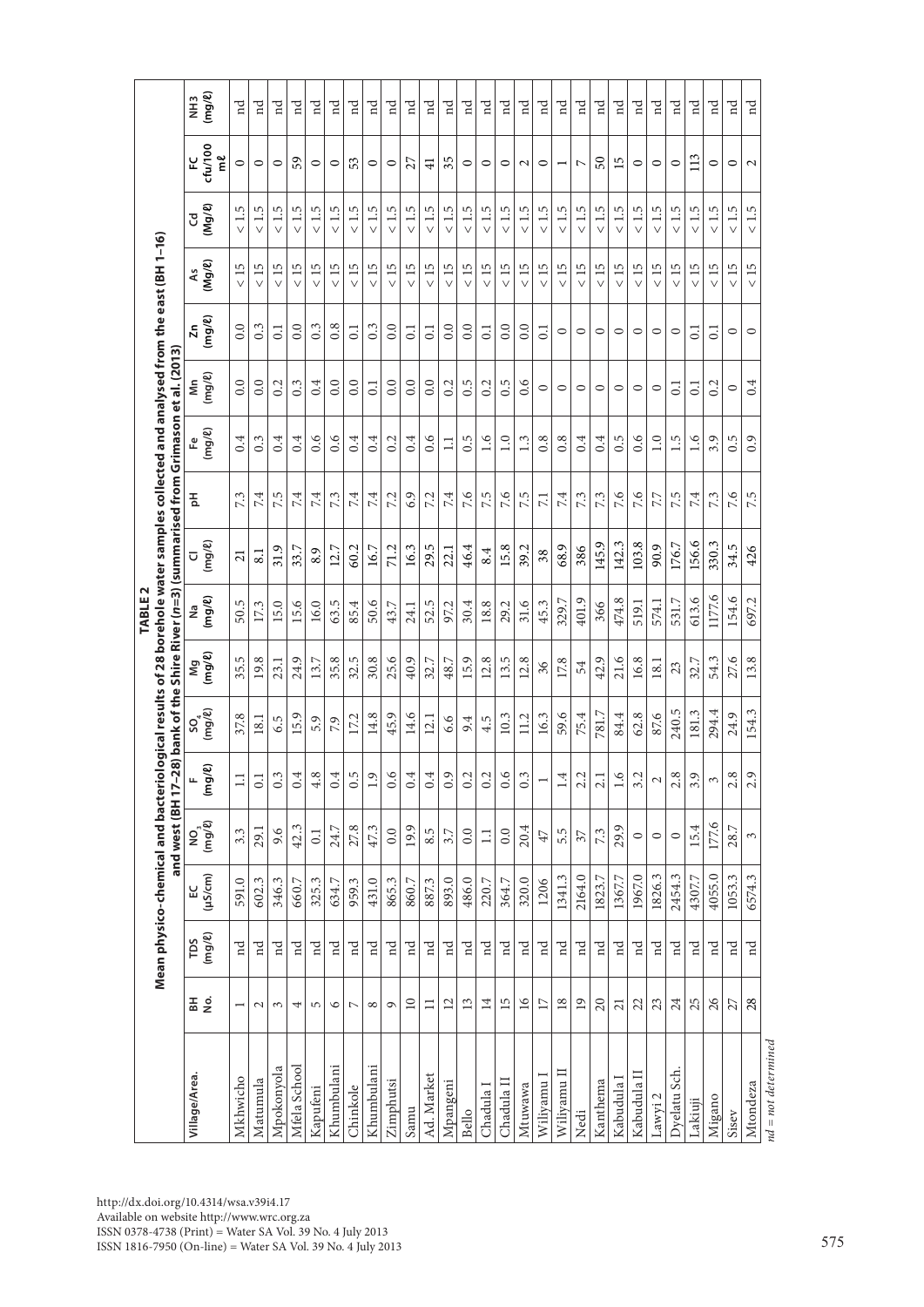|                                                                                                                                                                                                                                                           |            |                                         |              |                  |                   |                   | <b>TABLE 3</b>   |                  |                  |                   |                   |                   |                  |                |                                                                |                 |
|-----------------------------------------------------------------------------------------------------------------------------------------------------------------------------------------------------------------------------------------------------------|------------|-----------------------------------------|--------------|------------------|-------------------|-------------------|------------------|------------------|------------------|-------------------|-------------------|-------------------|------------------|----------------|----------------------------------------------------------------|-----------------|
| Classification of borehole water quality in Chikhwawa based upon mean physical and biological results of borehole water<br>samples collected from the east and west bank of the Shire River according to the Kempster et al. (1997) classification system |            |                                         |              |                  |                   |                   |                  |                  |                  |                   |                   |                   |                  |                |                                                                |                 |
| Village/Area.                                                                                                                                                                                                                                             | <b>TDS</b> | EC<br>$(mg/\ell)$ (µS/cm) (mg/ $\ell$ ) | NO.          | F<br>$(mg/\ell)$ | SO<br>$(mq/\ell)$ | Mq<br>$(mg/\ell)$ | Na<br>(mq/l)     | CI<br>(mq/l)     | pH               | Fe<br>$(mg/\ell)$ | Mn<br>$(mg/\ell)$ | Zn<br>$(mg/\ell)$ | As               | Cd             | FC<br>$(Mq / \ell)$ (Mg / $\ell$ ) cfu/100 (mg/ $\ell$ )<br>ml | NH <sub>3</sub> |
| Mkhwicho                                                                                                                                                                                                                                                  | nd         | $\theta$                                | $\theta$     | I                | $\theta$          | $\mathbf I$       | $\theta$         | $\overline{0}$   | $\Omega$         | $\rm II$          | $\Omega$          | $\mathbf{0}$      | $\mathbf{0}$     | $\Omega$       | $\theta$                                                       | nd              |
| Matumula                                                                                                                                                                                                                                                  | nd         | $\theta$                                | III          | $\theta$         | $\theta$          | $\theta$          | $\theta$         | $\overline{0}$   | $\mathbf{0}$     | II                | $\mathbf{0}$      | $\mathbf{0}$      | $\overline{0}$   | $\theta$       | $\theta$                                                       | nd              |
| Mpokonyola                                                                                                                                                                                                                                                | nd         | $\Omega$                                | $\mathbf I$  | $\theta$         | $\theta$          | $\Omega$          | $\theta$         | $\overline{0}$   | $\mathbf{0}$     | II                | II                | $\mathbf{0}$      | $\mathbf{0}$     | $\mathbf{0}$   | $\theta$                                                       | nd              |
| Mfela School                                                                                                                                                                                                                                              | nd         | $\theta$                                | III          | $\theta$         | $\theta$          | $\theta$          | $\mathbf{0}$     | $\overline{0}$   | $\mathbf{0}$     | II                | $_{II}$           | $\mathbf{0}$      | $\mathbf{0}$     | $\overline{0}$ | III                                                            | nd              |
| Kapufeni                                                                                                                                                                                                                                                  | nd         | $\theta$                                | $\theta$     | III              | $\theta$          | $\theta$          | $\theta$         | $\overline{0}$   | $\overline{0}$   | II                | II                | $\overline{0}$    | $\mathbf{0}$     | $\mathbf{0}$   | $\theta$                                                       | nd              |
| Khumbulani                                                                                                                                                                                                                                                | nd         | $\theta$                                | III          | $\theta$         | $\theta$          | I                 | $\theta$         | $\overline{0}$   | $\mathbf{0}$     | II                | $\theta$          | $\mathbf{0}$      | $\mathbf{0}$     | $\theta$       | $\theta$                                                       | nd              |
| Chinkole                                                                                                                                                                                                                                                  | nd         | I                                       | III          | $\mathbf{0}$     | $\mathbf{0}$      | I                 | $\mathbf{0}$     | $\mathbf{0}$     | $\mathbf{0}$     | II                | $\boldsymbol{0}$  | $\boldsymbol{0}$  | $\boldsymbol{0}$ | $\overline{0}$ | III                                                            | nd              |
| Khumbulani                                                                                                                                                                                                                                                | nd         | $\theta$                                | III          | $\mathbf{I}$     | $\theta$          | I                 | $\mathbf{0}$     | $\overline{0}$   | $\mathbf{0}$     | II                | $\rm I$           | $\mathbf{0}$      | $\mathbf{0}$     | $\theta$       | $\theta$                                                       | nd              |
| Zimphutsi                                                                                                                                                                                                                                                 | nd         | I                                       | $\mathbf{0}$ | $\mathbf{0}$     | $\mathbf{0}$      | $\mathbf{0}$      | $\boldsymbol{0}$ | $\boldsymbol{0}$ | $\boldsymbol{0}$ | I                 | $\boldsymbol{0}$  | $\mathbf{0}$      | $\mathbf{0}$     | $\mathbf{0}$   | $\mathbf{0}$                                                   | nd              |
| Samu                                                                                                                                                                                                                                                      | nd         | Ī                                       | $\mathbf{H}$ | $\theta$         | $\theta$          | $\mathbf{I}$      | $\theta$         | $\overline{0}$   | $\mathbf{0}$     | $\mathbf I$       | $\mathbf{0}$      | $\mathbf{0}$      | $\theta$         | $\theta$       | $\theta$                                                       | nd              |
| Ad. Market                                                                                                                                                                                                                                                | nd         | I                                       | $\mathbf I$  | $\theta$         | $\mathbf{0}$      | $\mathbf I$       | $\boldsymbol{0}$ | $\overline{0}$   | $\mathbf{0}$     | II                | $\boldsymbol{0}$  | $\boldsymbol{0}$  | $\boldsymbol{0}$ | $\mathbf{0}$   | III                                                            | nd              |
| Mpangeni                                                                                                                                                                                                                                                  | nd         | Ī                                       | $\theta$     | $\theta$         | $\theta$          | $\mathbf I$       | $\theta$         | $\overline{0}$   | $\mathbf{0}$     | II                | $\rm II$          | $\mathbf{0}$      | $\mathbf{0}$     | $\theta$       | III                                                            | nd              |
| Bello                                                                                                                                                                                                                                                     | nd         | $\theta$                                | $\theta$     | $\theta$         | $\mathbf{0}$      | $\theta$          | $\mathbf{0}$     | $\overline{0}$   | $\overline{0}$   | $\mathbf{I}$      | $\mathbf{I}$      | $\mathbf{0}$      | $\mathbf{0}$     | $\overline{0}$ | $\mathbf{0}$                                                   | nd              |
| Chadula I                                                                                                                                                                                                                                                 | nd         | $\Omega$                                | $\theta$     | $\theta$         | $\theta$          | $\Omega$          | $\mathbf{0}$     | $\overline{0}$   | $\mathbf{0}$     | II                | II                | $\boldsymbol{0}$  | $\mathbf{0}$     | $\mathbf{0}$   | $\theta$                                                       | nd              |
| Chadula II                                                                                                                                                                                                                                                | nd         | $\theta$                                | $\theta$     | $\theta$         | $\mathbf{0}$      | $\theta$          | $\theta$         | $\overline{0}$   | $\overline{0}$   | II                | II                | $\mathbf{0}$      | $\mathbf{0}$     | $\overline{0}$ | $\overline{0}$                                                 | nd              |
| Mtuwawa                                                                                                                                                                                                                                                   | nd         | $\theta$                                | III          | $\theta$         | $\theta$          | $\Omega$          | $\mathbf{0}$     | $\overline{0}$   | $\mathbf{0}$     | II                | II                | $\mathbf{0}$      | $\mathbf{0}$     | $\theta$       | $\rm II$                                                       | nd              |
| Wiliyamu I                                                                                                                                                                                                                                                | nd         | Ť                                       | III          | I                | $\theta$          | I                 | $\theta$         | $\overline{0}$   | $\overline{0}$   | II                | $\mathbf{0}$      | $\overline{0}$    | $\overline{0}$   | $\theta$       | $\theta$                                                       | nd              |
| Wiliyamu II                                                                                                                                                                                                                                               | nd         | Ī                                       | $\theta$     | I                | $\theta$          | $\Omega$          | $\mathbf{H}$     | $\overline{0}$   | $\mathbf{0}$     | II                | $\mathbf{0}$      | $\mathbf{0}$      | $\mathbf{0}$     | $\theta$       | I                                                              | nd              |
| Nedi                                                                                                                                                                                                                                                      | nd         | $\mathbf{H}$                            | III          | $\mathbf{H}$     | $\theta$          | I                 | III              | $\rm II$         | $\overline{0}$   | II                | $\mathbf{0}$      | $\mathbf{0}$      | $\mathbf{0}$     | $\mathbf{0}$   | $\rm II$                                                       | nd              |
| Kanthema                                                                                                                                                                                                                                                  | nd         | II                                      | $\mathbf I$  | $\mathbf{I}$     | III               | $\mathbf I$       | $\rm II$         | I                | $\mathbf{0}$     | II                | $\mathbf{0}$      | $\mathbf{0}$      | $\mathbf{0}$     | $\mathbf{0}$   | III                                                            | nd              |
| Kabudula I                                                                                                                                                                                                                                                | nd         | Ī                                       | III          | $\mathbf{H}$     | $\theta$          | $\theta$          | III              | $\mathbf I$      | $\mathbf{0}$     | II                | $\mathbf{0}$      | $\mathbf{0}$      | $\overline{0}$   | $\theta$       | III                                                            | nd              |
| Kabudula II                                                                                                                                                                                                                                               | nd         | $\rm II$                                | $\theta$     | $\mathbf{I}$     | $\mathbf{0}$      | $\Omega$          | III              | I                | $\mathbf{0}$     | $\rm II$          | $\mathbf{0}$      | $\mathbf{0}$      | $\mathbf{0}$     | $\overline{0}$ | $\mathbf{0}$                                                   | nd              |
| Lawyi 2                                                                                                                                                                                                                                                   | nd         | II                                      | $\mathbf{0}$ | $\mathbf{I}$     | $\mathbf{0}$      | $\mathbf{0}$      | III              | $\overline{0}$   | $\mathbf{0}$     | II                | $\boldsymbol{0}$  | $\mathbf{0}$      | $\mathbf{0}$     | $\mathbf{0}$   | $\mathbf{0}$                                                   | nd              |
| Dyelatu Sch.                                                                                                                                                                                                                                              | nd         | II                                      | $\theta$     | $\mathbf{I}$     | I                 | $\Omega$          | III              | $\mathbf I$      | $\mathbf{0}$     | II                | I                 | $\mathbf{0}$      | $\mathbf{0}$     | $\theta$       | $\theta$                                                       | nd              |
| Lakiuji                                                                                                                                                                                                                                                   | nd         | III                                     | II           | III              | $\theta$          | $\mathbf I$       | III              | $\mathbf{I}$     | $\mathbf{0}$     | $\rm II$          | $\bar{I}$         | $\mathbf{0}$      | $\theta$         | $\theta$       | III                                                            | nd              |
| Migano                                                                                                                                                                                                                                                    | nd         | III                                     | III          | II               | T                 | T                 | III              | $\mathbf{I}$     | $\Omega$         | III               | II                | $\mathbf{0}$      | $\theta$         | $\theta$       | $\theta$                                                       | nd              |
| Sisev                                                                                                                                                                                                                                                     | nd         | I                                       | III          | $\rm II$         | $\theta$          | $\mathbf{0}$      | I                | $\overline{0}$   | $\overline{0}$   | $_{\rm II}$       | $\boldsymbol{0}$  | $\boldsymbol{0}$  | $\boldsymbol{0}$ | $\mathbf{0}$   | $\mathbf{0}$                                                   | nd              |
| Mtondeza                                                                                                                                                                                                                                                  | nd         | III                                     | $\theta$     | $\mathbf{I}$     | $\theta$          | $\Omega$          | III              | $\overline{0}$   | $\theta$         | II                | II                | $\theta$          | $\mathbf{0}$     | $\theta$       | I                                                              | nd              |

*nd = not determined*

### **Sulphate, nitrate, faecal coliform and fluoride parameters**

With the exception of the borehole supply at Kanthema (Class III) on the west bank, every other supply fell within Class 0 (*n*=25; 89%) or I (*n*=2; 7%) for the sulphate parameter. Elevated levels of sulphate in water (400–600 mg/ℓ) may be associated with diarrhoea in sensitive, transient and non-adapted consumers, and can impart a bitter taste to the water (Kempster et al., 1997; WHO, 2008). Consumers of borehole water at Dyelatu School and Miagno on the west bank complained of a bitter taste associated with the water. Interestingly, these two supplies were the only ones to fall within Class I, with mean sulphate concentrations ranging from 219–252.3 mg/ℓ and 285.8–305.9 mg/ $\ell$ , respectively. At levels > 600 mg/ $\ell$  in water, such as the case with Kanthema (mean concentration 781.7 mg/ℓ), Kempster et al. (1997) state such water should not be used for drinking, especially by infants, due to the possibility of life-threatening diarrhoea in this sensitive, non-adapted group of individuals. No health-based guideline value has been established by the WHO, as the existing data do not identify a level of sulphate in drinking water that is likely to cause adverse health effects in humans. However, because of the gastro-intestinal effects that can result from drinking water with elevated

sulphate levels, the WHO recommend that health authorities be notified of sources of drinking-water containing levels greater than 500 mg/ℓ (WHO, 2008). In Malawi, the Malawi Bureau of Standards (MBS) derived maximum permissible level for sulphate in borehole water supplies is 800 mg/ℓ, although the grounds upon which this standard is based is not known.

Of concern is the alarmingly high number of borehole supplies that were classified as Class II ( $n=2$ ; 7%) / III ( $n=11$ ; 39%) for the nitrate parameter, given its known association with methaemoglobinaemia (blue baby syndrome) in bottle-fed infants (Kempster et al., 1997). The risk of methaemoglobinaemia in infants significantly increases with simultaneous exposure to nitrates and microbial contaminants in water and is rarely associated with nitrate in the absence of faecal contamination of drinking-water (WHO, 2008). This is of particular concern as 5 of the 13 borehole water supplies that were categorised as Class II (*n*=1) / III (*n*=4) for the nitrate parameter (Mfela School, Chinkole, Nedi, Kabudula I and Lukiuji), contained faecal coliforms at levels which placed them in Classes II  $(n=1)$  and III  $(n=4)$ , respectively, for the faecal coliform bacteria parameter. Most supplies were classified as 0 / I (*n*=19; 68%) with respect to the presence of faecal coliform bacteria. Interestingly, the Malawi Bureau of Standards maximum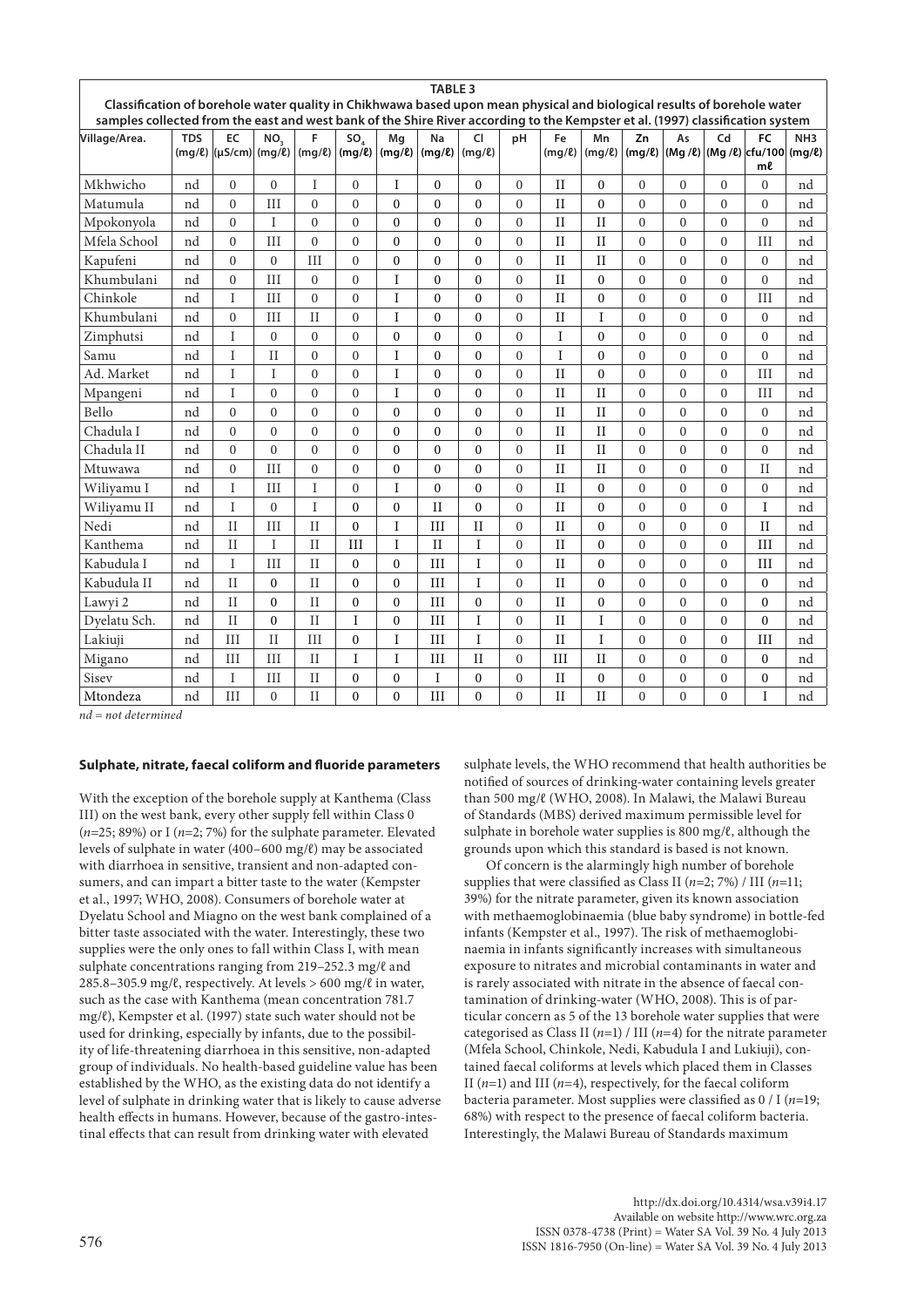|                       |                                                                                                                 |                           |                           |         |                                             | Classification of Mkhwicho, Matumul                                                                                 |         |                                              |                                             |                           |                                     |                    |                                        | TABLE4                                 |                                        |                | on the east bank of the Shire River according to the Kempster et al. (2007) classification system |          |                                        |                           | ia, Mpokonyola, Mfela School, Kapufeni, Khumvlani and Chinkole borehole water supplies |                                             |                    |                                        |                           |                                             |                          |
|-----------------------|-----------------------------------------------------------------------------------------------------------------|---------------------------|---------------------------|---------|---------------------------------------------|---------------------------------------------------------------------------------------------------------------------|---------|----------------------------------------------|---------------------------------------------|---------------------------|-------------------------------------|--------------------|----------------------------------------|----------------------------------------|----------------------------------------|----------------|---------------------------------------------------------------------------------------------------|----------|----------------------------------------|---------------------------|----------------------------------------------------------------------------------------|---------------------------------------------|--------------------|----------------------------------------|---------------------------|---------------------------------------------|--------------------------|
|                       |                                                                                                                 | Mkhwicho                  |                           |         |                                             | Matumula                                                                                                            |         |                                              |                                             | Mpokonyola                |                                     |                    |                                        | Mfela School                           |                                        |                |                                                                                                   | Kapufeni |                                        |                           |                                                                                        | Khumbulani                                  |                    |                                        |                           | Chinkole                                    |                          |
| Class                 | $\circ$                                                                                                         |                           | =                         | Ξ       | $\circ$                                     |                                                                                                                     | =       | Ξ                                            | $\circ$                                     |                           | =                                   | Ξ                  | $\circ$                                |                                        | Ξ                                      | Ξ              | $\circ$                                                                                           |          | =                                      | Ξ                         | $\circ$                                                                                |                                             | Ξ<br>$=$           | $\circ$                                |                           | =                                           | Ξ                        |
| E.C.                  | $\stackrel{\star}{\scriptscriptstyle \star}$                                                                    |                           |                           |         | $\stackrel{\star}{\ast}$                    |                                                                                                                     |         |                                              | $\stackrel{\star}{\star}$                   |                           |                                     |                    | $*_{*}$                                |                                        |                                        |                | $*_{*}$                                                                                           |          |                                        |                           | $*_{*}$                                                                                |                                             |                    |                                        | $\stackrel{\star}{\star}$ |                                             |                          |
| $\frac{1}{2}$         | $\star\star$                                                                                                    |                           |                           |         |                                             |                                                                                                                     |         | $\stackrel{\star}{\scriptscriptstyle \star}$ |                                             | $\stackrel{\star}{\star}$ | $\star$                             |                    |                                        |                                        |                                        | $\star\star$   | $\stackrel{\star}{\star}$                                                                         |          |                                        |                           |                                                                                        |                                             | $\star\star$       |                                        |                           |                                             | $\star\star$             |
| $\mathbf{L}$          |                                                                                                                 | $\stackrel{\star}{\star}$ |                           |         | $\stackrel{\star}{\star}$                   |                                                                                                                     |         |                                              | $_\star^\star$                              | $^{\star}$                |                                     |                    |                                        | $\stackrel{\star}{\ast}$               |                                        |                |                                                                                                   |          |                                        | $\stackrel{\star}{\ast}$  | $\stackrel{\star}{\star}$                                                              |                                             |                    | $\overset{\star}{\star}$               | $\star$                   |                                             |                          |
| $\rm{SO}$             | $\star\star$                                                                                                    |                           |                           |         | $\stackrel{\star}{\star}$                   |                                                                                                                     |         |                                              | $\stackrel{\star}{\star}$                   |                           |                                     |                    | $\stackrel{\star}{\star}$              |                                        |                                        |                | $\stackrel{\star}{\star}$                                                                         |          |                                        |                           | $\stackrel{\star}{\star}$                                                              |                                             |                    | $\star\star$                           |                           |                                             |                          |
| Mg                    | $_{\star}^{\star}$                                                                                              | $\star$                   |                           |         | $\stackrel{\star}{\star}$                   |                                                                                                                     |         |                                              | $\stackrel{\star}{\ast}$                    |                           |                                     |                    | $_{\star}^{\star}$                     | $^{\star}$                             |                                        |                | $\star\star$                                                                                      |          |                                        |                           |                                                                                        | $* +$                                       |                    |                                        | $*_{*}$                   |                                             |                          |
| $\mathbf{z}$          | $\star\star$                                                                                                    |                           |                           |         | $\star\star$                                |                                                                                                                     |         |                                              | $\stackrel{\star}{\star}$                   |                           |                                     |                    | $\stackrel{\star}{\star}$              |                                        |                                        |                | $\underset{\star}{\star}$                                                                         |          |                                        |                           | $_{\star}^{\star}$                                                                     | $^{\star}$                                  |                    | $\stackrel{\star}{\star}$              |                           |                                             |                          |
| $\overline{\bigcirc}$ | $\stackrel{\star}{\star}$                                                                                       |                           |                           |         | $\stackrel{\star}{\underset{\star}{\star}}$ |                                                                                                                     |         |                                              | $\stackrel{\star}{\underset{\star}{\star}}$ |                           |                                     |                    | $\stackrel{\star}{\star}$              |                                        |                                        |                | $\stackrel{\star}{\star}$                                                                         |          |                                        |                           | $\stackrel{\star}{\star}$                                                              |                                             |                    | $\stackrel{\star}{\star}$              |                           |                                             |                          |
| Eq                    | $\stackrel{\star}{\star}$                                                                                       |                           |                           |         | $\underset{\star}{\star}$                   |                                                                                                                     |         |                                              | $\stackrel{\star}{\star}$                   |                           |                                     |                    | $\stackrel{\star}{\star}$              |                                        |                                        |                | $\stackrel{\star}{\star}$                                                                         |          |                                        |                           | $\stackrel{\star}{\star}$                                                              |                                             |                    | $\stackrel{\star}{\star}$              |                           |                                             |                          |
| Ŀ٩                    | $\star$                                                                                                         |                           | $\stackrel{\star}{\star}$ |         | $^\star_\star$                              |                                                                                                                     | $\star$ |                                              |                                             | $\star$                   | $\stackrel{\star}{\star}$           |                    |                                        | $\star$                                | $_{\star}^{\star}$                     |                |                                                                                                   | $\star$  | $_{\star}^{\star}$                     |                           |                                                                                        | $\star$                                     | $_{\star}^{\star}$ |                                        | $\star$                   | $\stackrel{\star}{\star}$                   |                          |
| Mn                    | $\stackrel{\star}{\star}$                                                                                       |                           |                           |         | $\stackrel{\star}{\underset{\star}{\star}}$ |                                                                                                                     |         |                                              |                                             | $\star$                   | $_{\star}^{\star}$                  |                    |                                        |                                        | $\stackrel{\star}{\underset{\star}{}}$ |                |                                                                                                   |          | $\stackrel{\star}{\underset{\star}{}}$ |                           | $\stackrel{\star}{\star}$                                                              |                                             |                    | $\stackrel{\star}{\star}$              |                           |                                             |                          |
| Zn                    | $\stackrel{\star}{\underset{\star}{\star}}$                                                                     |                           |                           |         | $\stackrel{\star}{\star}$                   |                                                                                                                     |         |                                              | $\stackrel{\star}{\underset{\star}{\star}}$ |                           |                                     |                    | $\stackrel{\star}{\star}$              |                                        |                                        |                | $\stackrel{\star}{\star}$                                                                         |          |                                        |                           | $\stackrel{\star}{\star}$                                                              |                                             |                    | $\underset{\star}{\star}$              |                           |                                             |                          |
| As                    | $\stackrel{\star}{\underset{\star}{\star}}$                                                                     |                           |                           |         | $\star\star$                                |                                                                                                                     |         |                                              | $\stackrel{\star}{\star}$                   |                           |                                     |                    | $*_{*}$                                |                                        |                                        |                | $\stackrel{\star}{\star}$                                                                         |          |                                        |                           | $\star\star$                                                                           |                                             |                    | $\stackrel{\star}{\star}$              |                           |                                             |                          |
| $_{\rm{Cd}}$          | $\stackrel{\star}{\star}$                                                                                       |                           |                           |         | $\stackrel{\star}{\star}$                   |                                                                                                                     |         |                                              | $\stackrel{\star}{\star}$                   |                           |                                     |                    | $\stackrel{\star}{\underset{\star}{}}$ |                                        |                                        |                | $\star\star$                                                                                      |          |                                        |                           | $\star\star$                                                                           |                                             |                    | $\star\star\star$                      |                           |                                             |                          |
| $_{\rm FC}$           | $\star\star$                                                                                                    |                           |                           |         | $\star\star$                                |                                                                                                                     |         |                                              | $_{\star}^{\star}$                          | $\star$                   |                                     |                    |                                        |                                        | $\star$                                | $^\star_\star$ | $\star\star$                                                                                      |          |                                        |                           | $\star\star$                                                                           |                                             |                    | $\star$                                |                           |                                             | $\overset{\star}{\star}$ |
|                       | Classification based on the concentration of the parameter detected in each                                     |                           |                           |         |                                             |                                                                                                                     |         |                                              |                                             |                           | of 3 samples; $nd = not determined$ |                    |                                        |                                        |                                        |                |                                                                                                   |          |                                        |                           |                                                                                        |                                             |                    |                                        |                           |                                             |                          |
|                       |                                                                                                                 |                           |                           |         |                                             | Classification of Khumbulani, Zimphutsi, Samu, Admarc Market, Mpangeni, Bello and Chadula I borehole water supplies |         |                                              |                                             |                           |                                     |                    |                                        | <b>TABLE 5</b>                         |                                        |                |                                                                                                   |          |                                        |                           |                                                                                        |                                             |                    |                                        |                           |                                             |                          |
|                       |                                                                                                                 |                           |                           |         |                                             |                                                                                                                     |         |                                              |                                             |                           |                                     |                    |                                        |                                        |                                        |                | on the east bank of the Shire River according to the Kempster et al. (1997) classification system |          |                                        |                           |                                                                                        |                                             |                    |                                        |                           |                                             |                          |
|                       | Khumbulani                                                                                                      |                           |                           |         | Zimphutsi                                   |                                                                                                                     |         |                                              | Samu                                        |                           |                                     |                    |                                        | Admarc Market                          |                                        |                | Mpangeni                                                                                          |          |                                        |                           | Bello                                                                                  |                                             |                    |                                        | Chadula <sup>1</sup>      |                                             |                          |
| Class                 | $\circ$                                                                                                         | =                         | Ξ                         | $\circ$ | -                                           | =                                                                                                                   | Ξ       | $\circ$                                      | -                                           | =                         | Ξ                                   | $\circ$            |                                        | =                                      |                                        | $\circ$<br>Ξ   |                                                                                                   | =        | Ξ                                      | $\circ$                   |                                                                                        | =                                           | Ξ                  | $\circ$                                |                           | =                                           | 크                        |
| E.C.                  | $\stackrel{\star}{\star}$                                                                                       |                           |                           |         |                                             | $*_{*}$                                                                                                             |         |                                              |                                             | $*_{*}$                   |                                     |                    |                                        | $*_{*}$                                |                                        |                | $*_{*}$                                                                                           |          |                                        | $*_{*}$                   |                                                                                        |                                             |                    | $*$<br>$*$                             |                           |                                             |                          |
| $\overline{S}$        |                                                                                                                 |                           | $\stackrel{\star}{\star}$ |         | $\stackrel{\star}{\star}$                   |                                                                                                                     |         |                                              | $^{\star}$                                  |                           | $_{\star}^{\star}$                  |                    |                                        | $\stackrel{\star}{\star}$              |                                        |                | $\star\star$                                                                                      |          |                                        | $\stackrel{\star}{\star}$ |                                                                                        |                                             |                    | $\stackrel{\star}{\underset{\star}{}}$ |                           |                                             |                          |
| $\frac{1}{2}$         |                                                                                                                 |                           | $\stackrel{\star}{\star}$ |         | $\star\star$                                |                                                                                                                     |         |                                              | $\stackrel{\star}{\underset{\star}{\star}}$ |                           |                                     |                    | $\stackrel{\star}{\star}$              |                                        |                                        |                | $\underset{\star}{\star}$                                                                         |          |                                        | $\stackrel{\star}{\star}$ |                                                                                        |                                             |                    | $\stackrel{\star}{\star}$              |                           |                                             |                          |
| S <sub>O</sub>        | $\star\star$                                                                                                    |                           |                           |         | $\star\star$                                |                                                                                                                     |         | $\star\star$                                 |                                             |                           |                                     |                    | $\star\star$                           |                                        |                                        |                |                                                                                                   |          |                                        | $*_{*}$                   |                                                                                        |                                             |                    | $*_{*}$                                |                           |                                             |                          |
| Mg                    | $^\star$<br>$_{\star}^{\star}$                                                                                  |                           |                           |         | $*_{*}$                                     |                                                                                                                     |         | $\star$                                      | $\stackrel{\star}{\star}$                   |                           |                                     |                    |                                        | $\stackrel{\star}{\underset{\star}{}}$ |                                        |                |                                                                                                   |          |                                        | $\stackrel{\star}{\star}$ |                                                                                        |                                             |                    | $\stackrel{\star}{\star}$              |                           |                                             |                          |
| $\tilde{\mathbf{z}}$  | $\star\star$                                                                                                    |                           |                           |         | $\star\star$                                |                                                                                                                     |         | $\stackrel{\star}{\star}$                    |                                             |                           |                                     |                    | $\stackrel{\star}{\star}$              |                                        |                                        |                |                                                                                                   |          |                                        | $\underset{\star}{\star}$ |                                                                                        |                                             |                    | $\underset{\star}{\star}$              |                           |                                             |                          |
| $\overline{\text{C}}$ | $\star\star$                                                                                                    |                           |                           |         | $\stackrel{\star}{\star}$                   |                                                                                                                     |         | $\star\star$                                 |                                             |                           |                                     |                    | $\stackrel{\star}{\star}$              |                                        |                                        |                |                                                                                                   |          |                                        | $\stackrel{\star}{\star}$ |                                                                                        |                                             |                    | $\underset{\star}{\star}$              |                           |                                             |                          |
| Hq                    | $\star\star$                                                                                                    |                           |                           |         | $\star\star$                                |                                                                                                                     |         |                                              | $\star\star$                                |                           |                                     |                    | $\star\star$                           |                                        |                                        |                |                                                                                                   |          |                                        | $\underset{\star}{\star}$ |                                                                                        |                                             |                    | $\stackrel{\star}{\underset{\star}{}}$ |                           |                                             |                          |
| $\rm Fe$              |                                                                                                                 | $\star\star$              |                           |         | $\star$                                     | $\stackrel{\star}{\star}$                                                                                           |         |                                              | $\star$                                     | $\stackrel{\star}{\star}$ |                                     |                    |                                        |                                        | $\stackrel{\star}{\star}$              |                |                                                                                                   |          |                                        |                           | $\star$                                                                                | $_{\star}^{\star}$                          |                    |                                        |                           | $\star\star$                                |                          |
| Mn                    | $\star$                                                                                                         | $^\star_\star$            |                           |         | $\star\star$                                |                                                                                                                     |         | $\star\star$                                 |                                             |                           |                                     |                    | $\star\star$                           |                                        |                                        |                |                                                                                                   |          |                                        |                           |                                                                                        | $\stackrel{\star}{\underset{\star}{\star}}$ |                    |                                        |                           | $\stackrel{\star}{\underset{\star}{\star}}$ |                          |
| $\mathbf{Zn}$         | $\star\star$                                                                                                    |                           |                           |         | $\stackrel{\star}{\star}$                   |                                                                                                                     |         | $\star\star$                                 |                                             |                           |                                     |                    | $\stackrel{\star}{\star}$              |                                        |                                        |                |                                                                                                   |          |                                        | $*_{*}$                   |                                                                                        |                                             |                    | $\stackrel{\star}{\star}$              |                           |                                             |                          |
| As                    | $\star\star$                                                                                                    |                           |                           |         | $*_{*}$                                     |                                                                                                                     |         | $\star\star$                                 |                                             |                           |                                     |                    | $\star\star$                           |                                        |                                        |                | $\stackrel{\star}{\star}$                                                                         |          |                                        | $\stackrel{\star}{\star}$ |                                                                                        |                                             |                    | $\underset{\star}{\star}$              |                           |                                             |                          |
| $\overline{c}$        | $\star\star$                                                                                                    |                           |                           |         | $\star\star$                                |                                                                                                                     |         | $\star\star$                                 |                                             |                           |                                     |                    | $\star\star$                           |                                        |                                        |                | $\underset{\star}{\star}$                                                                         |          |                                        | $\star\star$              |                                                                                        |                                             |                    | $\star\star$                           |                           |                                             |                          |
| $_{\rm FC}$           | $\star\star$                                                                                                    |                           |                           |         | $\star\star$                                |                                                                                                                     |         | $_{\star}^{\star}$                           |                                             |                           | $^{\star}$                          | $_{\star}^{\star}$ |                                        |                                        | $\star$                                | $\star$        |                                                                                                   |          | $^\star_\star$                         | $\stackrel{\star}{\star}$ |                                                                                        |                                             |                    | $\star\star$                           |                           |                                             |                          |
|                       | * Classification based on the concentration of the parameter detected in each of 3 samples; nd = not determined |                           |                           |         |                                             |                                                                                                                     |         |                                              |                                             |                           |                                     |                    |                                        |                                        |                                        |                |                                                                                                   |          |                                        |                           |                                                                                        |                                             |                    |                                        |                           |                                             |                          |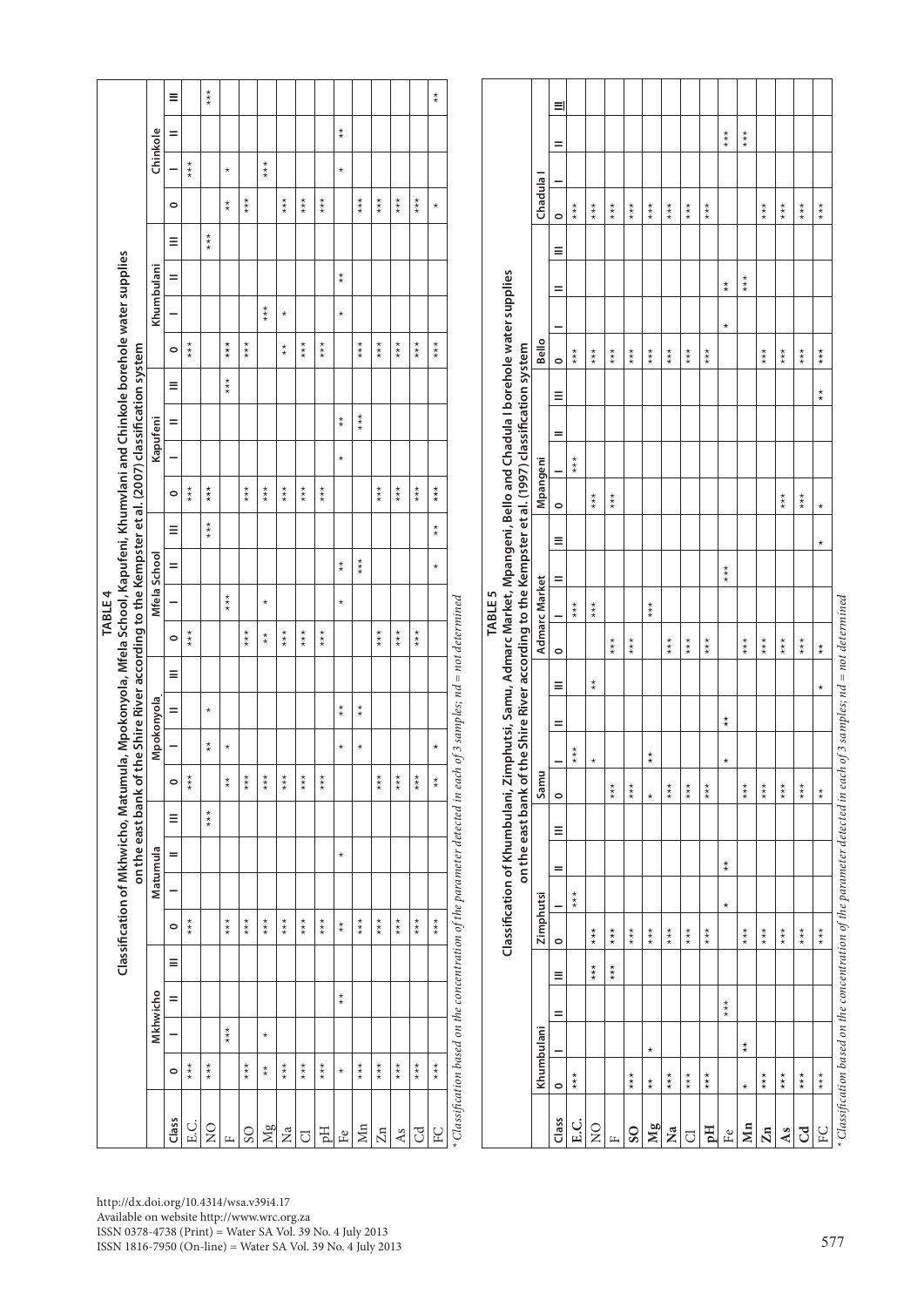| $*_{*}$<br>***<br>$\underset{\star}{\star}$<br>$\stackrel{\star}{\star}$<br>$\equiv$<br>크<br>Kabudula I (WS)<br>$\stackrel{\star}{\star}$<br>$\stackrel{\star}{\underset{\star}{}}$<br>$\stackrel{\star}{\star}$<br>Mtondeza<br>$\stackrel{\star}{\ast}$<br>$\stackrel{\star}{\ast}$<br>$\stackrel{\star}{\ast}$<br>=<br>$\star$<br>Ξ<br>$\underset{\star}{\star}$<br>$_{\star}^{\star}$<br>$_{\star}^{\star}$<br>$\stackrel{\star}{\star}$<br>$\stackrel{\star}{\star}$<br>$\stackrel{\star}{\underset{\star}{}}$<br>$\star\star$<br>$\underset{\star}{\star}$<br>$\underset{\star}{\star}$<br>$\star\star$<br>$\stackrel{\star}{\star}$<br>$\star\star$<br>$\stackrel{\star}{\star}$<br>$\star\star$<br>$\star\star$<br>$\stackrel{\star}{\star}$<br>$\star\star$<br>$\star$<br>$\stackrel{\star}{\star}$<br>$\circ$<br>$\circ$<br>$\star$<br>$*_{*}$<br>Ξ<br>$\stackrel{\star}{\star}$<br>$\star$<br>Ξ<br>Dyelatu School, Lakiuji, Migano, Sisev and Mtondeza borehole supplies on the west bank<br>Kanthema (WS)<br>$*_{*}$<br>$\stackrel{\star}{\star}$<br>***<br>$\star\star$<br>$\stackrel{\star}{\scriptstyle\star\atop\star}$<br>$\overset{\star}{\star}$<br>$\overset{\star}{\star}$<br>=<br>=<br>Sisev<br>$*_{*}$<br>$\star\star$<br>$\stackrel{\star}{\star}$<br>$\stackrel{\star}{\star}$<br>$*_{*}$<br>$\star$<br>$\star$<br>$\stackrel{\star}{\star}$<br>$\stackrel{\star}{\scriptscriptstyle \star\atop \star}$<br>$\underset{\star}{\star}$<br>$\underset{\star}{\star}$<br>$\stackrel{\star}{\star}$<br>$\stackrel{\star}{\star}$<br>$\stackrel{\star}{\star}$<br>$\stackrel{\star}{\star}$<br>$*_{*}$<br>$\stackrel{\star}{\star}$<br>$\overset{\star}{\underset{\star}{\star}}$<br>$\stackrel{\star}{\star}$<br>$\stackrel{\star}{\star}$<br>$\stackrel{\star}{\star}$<br>$\circ$<br>$\star$<br>$\circ$<br>$\star\star$<br>$*_{*}$<br>$\stackrel{\star}{\star}$<br>$\star\star$<br>$\stackrel{\star}{\ast}$<br>Ξ<br>$^{\star}$<br>Ξ<br>$\stackrel{\star}{\star}$<br>$\star$<br>of the Shire River according to the Kempster et al. (1997) classification system<br>$\underset{\star}{\star}$<br>$\stackrel{\star}{\underset{\star}{}}$<br>$\stackrel{\star}{\star}$<br>$\stackrel{\star}{\ast}$<br>Nedi (WS)<br>$\stackrel{\star}{\star}$<br>$^\star_\star$<br>$\stackrel{\star}{\star}$<br>=<br>Ξ<br>$\star$<br>Migano<br>$\stackrel{\star}{\scriptscriptstyle \star}$<br>$\stackrel{\star}{\star}$<br>$\star$<br>$\star$<br>$\stackrel{\star}{\star}$<br>$\stackrel{\star}{\star}$<br>$\stackrel{\star}{\scriptscriptstyle \star\atop \star}$<br>$\underset{\star}{\star}$<br>$\stackrel{\star}{\underset{\star}{}}$<br>$\underset{\star}{\star}$<br>$\stackrel{\star}{\star}$<br>$\stackrel{\star}{\star}$<br>$\stackrel{\star}{\star}$<br>$\stackrel{\star}{\ast}$<br>$\stackrel{\star}{\ast}$<br>$\stackrel{\star}{\ast}$<br>$\stackrel{\star}{\star}$<br>$\circ$<br>$\circ$<br>$\stackrel{\star}{\underset{\star}{\star}}$<br>Ξ<br>$_{\star}^{\star}$<br>$\stackrel{\star}{\star}$<br>$\stackrel{\star}{\star}$<br>Ξ<br>$\star$<br>$^\star$<br>Wiliyamu II (WS)<br>$\stackrel{\star}{\star}$<br>$\stackrel{\star}{\underset{\star}{}}$<br>$*_{*}$<br>$_{\star}^{\star}$<br>$\stackrel{\star}{\star}$<br>=<br>$\star$<br>=<br>$\star$<br>$\star$<br>$\star$<br>Lakiuji<br>TABLE7<br>of 3 samples; $nd = not determined$<br>$*_{*}$<br>$\stackrel{\star}{\underset{\star}{}}$<br>$\star$<br>$\star$<br>$\stackrel{\star}{\star}$<br>***<br>$\stackrel{\star}{\star}$<br>$\stackrel{\star}{\star}$<br>$\stackrel{\star}{\scriptscriptstyle \star\atop \star}$<br>$\stackrel{\star}{\star}$<br>$\stackrel{\star}{\scriptscriptstyle \star\atop \scriptscriptstyle \star}$<br>$\underset{\star}{\star}$<br>$\stackrel{\star}{\star}$<br>$\stackrel{\star}{\star}$<br>$\star\star$<br>$\star\star$<br>$_\star^\star$<br>$_{\star}^{\star}$<br>$_{\star}^{\star}$<br>$_{\star}^{\star}$<br>$_{\star}^{\star}$<br>$\circ$<br>$\circ$<br>$\star$<br>$\star$<br>$\stackrel{\star}{\underset{\star}{}}$<br>$\star\star$<br>Ξ<br>Ξ<br>$\star$<br>Wiliyamu I (WS)<br>Dyelatu School<br>$\stackrel{\star}{\star}$<br>$\stackrel{\star}{\underset{\star}{\star}}$<br>$*_{*}$<br>$\stackrel{\star}{\star}$<br>$\stackrel{\star}{\star}$<br>$^{\star}$<br>=<br>Ξ<br>$*_{*}$<br>$*_{*}$<br>$\underset{\star}{\star}$<br>$\star\star$<br>-<br>$\star$<br>$\star$<br>$\star$<br>-<br>Classification of Kabudula II, Lawyi 2,<br>$^{\star}$ Classification based on the concentration of the parameter detected in each<br>$\stackrel{\star}{\star}$<br>$\stackrel{\star}{\star}$<br>$\stackrel{\star}{\star}$<br>$\underset{\star}{\star}$<br>$\stackrel{\star}{\star}$<br>$\stackrel{\star}{\star}$<br>$\stackrel{\star}{\star}$<br>$\stackrel{\star}{\star}$<br>$\star$ $\star$<br>$\star\star$<br>$\star\star$<br>$\stackrel{\star}{\star}$<br>$\star\star$<br>$\star\star$<br>$\star\star$<br>$_{\star}^{\star}$<br>$\circ$<br>$\star$<br>$\circ$<br>$\underset{\star}{\star}$<br>$_{\star}^{\star}$<br>Ξ<br>Ξ<br>$\stackrel{\star}{\star}$<br>$\star\star$<br>$\stackrel{\star}{\star}$<br>$\underset{\star}{\star}$<br>Mtuwawa<br>$\overset{\star}{\star}$<br>$=$<br>$\star$<br>$\star$<br>$=$<br>Lawyi 2<br>$\stackrel{\star}{\star}$<br>$\star$<br>$\stackrel{\star}{\star}$<br>$\stackrel{\star}{\star}$<br>$\stackrel{\star}{\star}$<br>$\stackrel{\star}{\star}$<br>$\stackrel{\star}{\star}$<br>$\star\star\star$<br>$\underset{\star}{\star}$<br>$\stackrel{\star}{\scriptscriptstyle \star\atop \star}$<br>$\stackrel{\star}{\star}$<br>$\stackrel{\star}{\underset{\star}{\star}}$<br>$\stackrel{\star}{\star}$<br>$\stackrel{\star}{\scriptscriptstyle \star\atop \star}$<br>$\stackrel{\star}{\star}$<br>$\stackrel{\star}{\star}$<br>$\stackrel{\star}{\star}$<br>$\star\star$<br>$\stackrel{\star}{\star}$<br>$\stackrel{\star}{\underset{\star}{\star}}$<br>$\stackrel{\star}{\underset{\star}{}}$<br>$\star\star$<br>$\circ$<br>$\circ$<br>$*_{*}$<br>Ξ<br>$^\star_\star$<br>Ξ<br>Kabudula II<br>$\stackrel{\star}{\star}$<br>$\stackrel{\star}{\star}$<br>$\star\star$<br>Chadula <sup>II</sup><br>$\underset{\star}{\star}$<br>$\stackrel{\star}{\star}$<br>Ξ<br>=<br>$\star\star$<br>$\star$<br>$\star$<br>$*_{*}$<br>$\stackrel{\star}{\star}$<br>$\stackrel{\star}{\underset{\star}{}}$<br>$\stackrel{\star}{\star}$<br>$\star\star$<br>$\stackrel{\star}{\star}$<br>$\stackrel{\star}{\underset{\star}{\star}}$<br>$\stackrel{\star}{\star}$<br>$\star\star$<br>$\stackrel{\star}{\star}$<br>$\star\star$<br>$\star\star$<br>$\stackrel{\star}{\star}$<br>$\star\star$<br>$\stackrel{\star}{\star}$<br>$\underset{\star}{\star}$<br>$\stackrel{\star}{\star}$<br>$\star\star$<br>$\stackrel{\star}{\star}$<br>$_{\star}^{\star}$<br>$\circ$<br>$\circ$<br>$\star$<br>Class<br>E.C.<br>$\overline{a}$<br>Min<br>Mn<br>Mg<br>Mg<br>Hq<br>SO<br>${\rm FC}$ |                  |  |  | borehole water supplies on the west bank of the Shire River according to the Kempster et al. (1997) classification system<br>Classification of Chadula II and Mtuwawa |  |  |  |  | TABLE 6 | borehole water supplies on East Side & Willyamu I, Willyamu II, Nedi, Kanthema and Kabudula I |  |  |  |  |  |  |
|------------------------------------------------------------------------------------------------------------------------------------------------------------------------------------------------------------------------------------------------------------------------------------------------------------------------------------------------------------------------------------------------------------------------------------------------------------------------------------------------------------------------------------------------------------------------------------------------------------------------------------------------------------------------------------------------------------------------------------------------------------------------------------------------------------------------------------------------------------------------------------------------------------------------------------------------------------------------------------------------------------------------------------------------------------------------------------------------------------------------------------------------------------------------------------------------------------------------------------------------------------------------------------------------------------------------------------------------------------------------------------------------------------------------------------------------------------------------------------------------------------------------------------------------------------------------------------------------------------------------------------------------------------------------------------------------------------------------------------------------------------------------------------------------------------------------------------------------------------------------------------------------------------------------------------------------------------------------------------------------------------------------------------------------------------------------------------------------------------------------------------------------------------------------------------------------------------------------------------------------------------------------------------------------------------------------------------------------------------------------------------------------------------------------------------------------------------------------------------------------------------------------------------------------------------------------------------------------------------------------------------------------------------------------------------------------------------------------------------------------------------------------------------------------------------------------------------------------------------------------------------------------------------------------------------------------------------------------------------------------------------------------------------------------------------------------------------------------------------------------------------------------------------------------------------------------------------------------------------------------------------------------------------------------------------------------------------------------------------------------------------------------------------------------------------------------------------------------------------------------------------------------------------------------------------------------------------------------------------------------------------------------------------------------------------------------------------------------------------------------------------------------------------------------------------------------------------------------------------------------------------------------------------------------------------------------------------------------------------------------------------------------------------------------------------------------------------------------------------------------------------------------------------------------------------------------------------------------------------------------------------------------------------------------------------------------------------------------------------------------------------------------------------------------------------------------------------------------------------------------------------------------------------------------------------------------------------------------------------------------------------------------------------------------------------------------------------------------------------------------------------------------------------------------------------------------------------------------------------------------------------------------------------------------------------------------------------------------------------------------------------------------------------------------------------------------------------------------------------------------------------------------------------------------------------------------------------------------------------------------------------------------------------------------------------------------------------------------------------------------------------------------------------------------------------------------------------------------------------------------------------------------------------------------------------------------------------------------------------------------------------------------------------------------------------------------------------------------------------------------------------------------------------------------------------------------------------------------------------------------------------------------------------------------------------------------------------------------------------------------------------------------------------------------------------------------------------------------------------------------------------------------------------------------------------------------------------------------------------------------------------------------------------------------------------------------------------------------------------------------------------------------------------------------------------------------------------------------------------------------------------------------------------------------------------------------------------------------------------------------------------------------------------------------------------------------------------------------------------------------------------------------------------------------------------------------------------------------------------------------------------------|------------------|--|--|-----------------------------------------------------------------------------------------------------------------------------------------------------------------------|--|--|--|--|---------|-----------------------------------------------------------------------------------------------|--|--|--|--|--|--|
|                                                                                                                                                                                                                                                                                                                                                                                                                                                                                                                                                                                                                                                                                                                                                                                                                                                                                                                                                                                                                                                                                                                                                                                                                                                                                                                                                                                                                                                                                                                                                                                                                                                                                                                                                                                                                                                                                                                                                                                                                                                                                                                                                                                                                                                                                                                                                                                                                                                                                                                                                                                                                                                                                                                                                                                                                                                                                                                                                                                                                                                                                                                                                                                                                                                                                                                                                                                                                                                                                                                                                                                                                                                                                                                                                                                                                                                                                                                                                                                                                                                                                                                                                                                                                                                                                                                                                                                                                                                                                                                                                                                                                                                                                                                                                                                                                                                                                                                                                                                                                                                                                                                                                                                                                                                                                                                                                                                                                                                                                                                                                                                                                                                                                                                                                                                                                                                                                                                                                                                                                                                                                                                                                                                                                                                                                                                                                                                                                                                                                                                                                                                                                                                                                                                                                                                                                                                                                          |                  |  |  |                                                                                                                                                                       |  |  |  |  |         |                                                                                               |  |  |  |  |  |  |
|                                                                                                                                                                                                                                                                                                                                                                                                                                                                                                                                                                                                                                                                                                                                                                                                                                                                                                                                                                                                                                                                                                                                                                                                                                                                                                                                                                                                                                                                                                                                                                                                                                                                                                                                                                                                                                                                                                                                                                                                                                                                                                                                                                                                                                                                                                                                                                                                                                                                                                                                                                                                                                                                                                                                                                                                                                                                                                                                                                                                                                                                                                                                                                                                                                                                                                                                                                                                                                                                                                                                                                                                                                                                                                                                                                                                                                                                                                                                                                                                                                                                                                                                                                                                                                                                                                                                                                                                                                                                                                                                                                                                                                                                                                                                                                                                                                                                                                                                                                                                                                                                                                                                                                                                                                                                                                                                                                                                                                                                                                                                                                                                                                                                                                                                                                                                                                                                                                                                                                                                                                                                                                                                                                                                                                                                                                                                                                                                                                                                                                                                                                                                                                                                                                                                                                                                                                                                                          | Class            |  |  |                                                                                                                                                                       |  |  |  |  |         |                                                                                               |  |  |  |  |  |  |
|                                                                                                                                                                                                                                                                                                                                                                                                                                                                                                                                                                                                                                                                                                                                                                                                                                                                                                                                                                                                                                                                                                                                                                                                                                                                                                                                                                                                                                                                                                                                                                                                                                                                                                                                                                                                                                                                                                                                                                                                                                                                                                                                                                                                                                                                                                                                                                                                                                                                                                                                                                                                                                                                                                                                                                                                                                                                                                                                                                                                                                                                                                                                                                                                                                                                                                                                                                                                                                                                                                                                                                                                                                                                                                                                                                                                                                                                                                                                                                                                                                                                                                                                                                                                                                                                                                                                                                                                                                                                                                                                                                                                                                                                                                                                                                                                                                                                                                                                                                                                                                                                                                                                                                                                                                                                                                                                                                                                                                                                                                                                                                                                                                                                                                                                                                                                                                                                                                                                                                                                                                                                                                                                                                                                                                                                                                                                                                                                                                                                                                                                                                                                                                                                                                                                                                                                                                                                                          | C.<br>E.C.       |  |  |                                                                                                                                                                       |  |  |  |  |         |                                                                                               |  |  |  |  |  |  |
|                                                                                                                                                                                                                                                                                                                                                                                                                                                                                                                                                                                                                                                                                                                                                                                                                                                                                                                                                                                                                                                                                                                                                                                                                                                                                                                                                                                                                                                                                                                                                                                                                                                                                                                                                                                                                                                                                                                                                                                                                                                                                                                                                                                                                                                                                                                                                                                                                                                                                                                                                                                                                                                                                                                                                                                                                                                                                                                                                                                                                                                                                                                                                                                                                                                                                                                                                                                                                                                                                                                                                                                                                                                                                                                                                                                                                                                                                                                                                                                                                                                                                                                                                                                                                                                                                                                                                                                                                                                                                                                                                                                                                                                                                                                                                                                                                                                                                                                                                                                                                                                                                                                                                                                                                                                                                                                                                                                                                                                                                                                                                                                                                                                                                                                                                                                                                                                                                                                                                                                                                                                                                                                                                                                                                                                                                                                                                                                                                                                                                                                                                                                                                                                                                                                                                                                                                                                                                          | $\sum_{i=1}^{n}$ |  |  |                                                                                                                                                                       |  |  |  |  |         |                                                                                               |  |  |  |  |  |  |
|                                                                                                                                                                                                                                                                                                                                                                                                                                                                                                                                                                                                                                                                                                                                                                                                                                                                                                                                                                                                                                                                                                                                                                                                                                                                                                                                                                                                                                                                                                                                                                                                                                                                                                                                                                                                                                                                                                                                                                                                                                                                                                                                                                                                                                                                                                                                                                                                                                                                                                                                                                                                                                                                                                                                                                                                                                                                                                                                                                                                                                                                                                                                                                                                                                                                                                                                                                                                                                                                                                                                                                                                                                                                                                                                                                                                                                                                                                                                                                                                                                                                                                                                                                                                                                                                                                                                                                                                                                                                                                                                                                                                                                                                                                                                                                                                                                                                                                                                                                                                                                                                                                                                                                                                                                                                                                                                                                                                                                                                                                                                                                                                                                                                                                                                                                                                                                                                                                                                                                                                                                                                                                                                                                                                                                                                                                                                                                                                                                                                                                                                                                                                                                                                                                                                                                                                                                                                                          |                  |  |  |                                                                                                                                                                       |  |  |  |  |         |                                                                                               |  |  |  |  |  |  |
|                                                                                                                                                                                                                                                                                                                                                                                                                                                                                                                                                                                                                                                                                                                                                                                                                                                                                                                                                                                                                                                                                                                                                                                                                                                                                                                                                                                                                                                                                                                                                                                                                                                                                                                                                                                                                                                                                                                                                                                                                                                                                                                                                                                                                                                                                                                                                                                                                                                                                                                                                                                                                                                                                                                                                                                                                                                                                                                                                                                                                                                                                                                                                                                                                                                                                                                                                                                                                                                                                                                                                                                                                                                                                                                                                                                                                                                                                                                                                                                                                                                                                                                                                                                                                                                                                                                                                                                                                                                                                                                                                                                                                                                                                                                                                                                                                                                                                                                                                                                                                                                                                                                                                                                                                                                                                                                                                                                                                                                                                                                                                                                                                                                                                                                                                                                                                                                                                                                                                                                                                                                                                                                                                                                                                                                                                                                                                                                                                                                                                                                                                                                                                                                                                                                                                                                                                                                                                          |                  |  |  |                                                                                                                                                                       |  |  |  |  |         |                                                                                               |  |  |  |  |  |  |
|                                                                                                                                                                                                                                                                                                                                                                                                                                                                                                                                                                                                                                                                                                                                                                                                                                                                                                                                                                                                                                                                                                                                                                                                                                                                                                                                                                                                                                                                                                                                                                                                                                                                                                                                                                                                                                                                                                                                                                                                                                                                                                                                                                                                                                                                                                                                                                                                                                                                                                                                                                                                                                                                                                                                                                                                                                                                                                                                                                                                                                                                                                                                                                                                                                                                                                                                                                                                                                                                                                                                                                                                                                                                                                                                                                                                                                                                                                                                                                                                                                                                                                                                                                                                                                                                                                                                                                                                                                                                                                                                                                                                                                                                                                                                                                                                                                                                                                                                                                                                                                                                                                                                                                                                                                                                                                                                                                                                                                                                                                                                                                                                                                                                                                                                                                                                                                                                                                                                                                                                                                                                                                                                                                                                                                                                                                                                                                                                                                                                                                                                                                                                                                                                                                                                                                                                                                                                                          |                  |  |  |                                                                                                                                                                       |  |  |  |  |         |                                                                                               |  |  |  |  |  |  |
|                                                                                                                                                                                                                                                                                                                                                                                                                                                                                                                                                                                                                                                                                                                                                                                                                                                                                                                                                                                                                                                                                                                                                                                                                                                                                                                                                                                                                                                                                                                                                                                                                                                                                                                                                                                                                                                                                                                                                                                                                                                                                                                                                                                                                                                                                                                                                                                                                                                                                                                                                                                                                                                                                                                                                                                                                                                                                                                                                                                                                                                                                                                                                                                                                                                                                                                                                                                                                                                                                                                                                                                                                                                                                                                                                                                                                                                                                                                                                                                                                                                                                                                                                                                                                                                                                                                                                                                                                                                                                                                                                                                                                                                                                                                                                                                                                                                                                                                                                                                                                                                                                                                                                                                                                                                                                                                                                                                                                                                                                                                                                                                                                                                                                                                                                                                                                                                                                                                                                                                                                                                                                                                                                                                                                                                                                                                                                                                                                                                                                                                                                                                                                                                                                                                                                                                                                                                                                          |                  |  |  |                                                                                                                                                                       |  |  |  |  |         |                                                                                               |  |  |  |  |  |  |
|                                                                                                                                                                                                                                                                                                                                                                                                                                                                                                                                                                                                                                                                                                                                                                                                                                                                                                                                                                                                                                                                                                                                                                                                                                                                                                                                                                                                                                                                                                                                                                                                                                                                                                                                                                                                                                                                                                                                                                                                                                                                                                                                                                                                                                                                                                                                                                                                                                                                                                                                                                                                                                                                                                                                                                                                                                                                                                                                                                                                                                                                                                                                                                                                                                                                                                                                                                                                                                                                                                                                                                                                                                                                                                                                                                                                                                                                                                                                                                                                                                                                                                                                                                                                                                                                                                                                                                                                                                                                                                                                                                                                                                                                                                                                                                                                                                                                                                                                                                                                                                                                                                                                                                                                                                                                                                                                                                                                                                                                                                                                                                                                                                                                                                                                                                                                                                                                                                                                                                                                                                                                                                                                                                                                                                                                                                                                                                                                                                                                                                                                                                                                                                                                                                                                                                                                                                                                                          |                  |  |  |                                                                                                                                                                       |  |  |  |  |         |                                                                                               |  |  |  |  |  |  |
|                                                                                                                                                                                                                                                                                                                                                                                                                                                                                                                                                                                                                                                                                                                                                                                                                                                                                                                                                                                                                                                                                                                                                                                                                                                                                                                                                                                                                                                                                                                                                                                                                                                                                                                                                                                                                                                                                                                                                                                                                                                                                                                                                                                                                                                                                                                                                                                                                                                                                                                                                                                                                                                                                                                                                                                                                                                                                                                                                                                                                                                                                                                                                                                                                                                                                                                                                                                                                                                                                                                                                                                                                                                                                                                                                                                                                                                                                                                                                                                                                                                                                                                                                                                                                                                                                                                                                                                                                                                                                                                                                                                                                                                                                                                                                                                                                                                                                                                                                                                                                                                                                                                                                                                                                                                                                                                                                                                                                                                                                                                                                                                                                                                                                                                                                                                                                                                                                                                                                                                                                                                                                                                                                                                                                                                                                                                                                                                                                                                                                                                                                                                                                                                                                                                                                                                                                                                                                          |                  |  |  |                                                                                                                                                                       |  |  |  |  |         |                                                                                               |  |  |  |  |  |  |
|                                                                                                                                                                                                                                                                                                                                                                                                                                                                                                                                                                                                                                                                                                                                                                                                                                                                                                                                                                                                                                                                                                                                                                                                                                                                                                                                                                                                                                                                                                                                                                                                                                                                                                                                                                                                                                                                                                                                                                                                                                                                                                                                                                                                                                                                                                                                                                                                                                                                                                                                                                                                                                                                                                                                                                                                                                                                                                                                                                                                                                                                                                                                                                                                                                                                                                                                                                                                                                                                                                                                                                                                                                                                                                                                                                                                                                                                                                                                                                                                                                                                                                                                                                                                                                                                                                                                                                                                                                                                                                                                                                                                                                                                                                                                                                                                                                                                                                                                                                                                                                                                                                                                                                                                                                                                                                                                                                                                                                                                                                                                                                                                                                                                                                                                                                                                                                                                                                                                                                                                                                                                                                                                                                                                                                                                                                                                                                                                                                                                                                                                                                                                                                                                                                                                                                                                                                                                                          |                  |  |  |                                                                                                                                                                       |  |  |  |  |         |                                                                                               |  |  |  |  |  |  |
|                                                                                                                                                                                                                                                                                                                                                                                                                                                                                                                                                                                                                                                                                                                                                                                                                                                                                                                                                                                                                                                                                                                                                                                                                                                                                                                                                                                                                                                                                                                                                                                                                                                                                                                                                                                                                                                                                                                                                                                                                                                                                                                                                                                                                                                                                                                                                                                                                                                                                                                                                                                                                                                                                                                                                                                                                                                                                                                                                                                                                                                                                                                                                                                                                                                                                                                                                                                                                                                                                                                                                                                                                                                                                                                                                                                                                                                                                                                                                                                                                                                                                                                                                                                                                                                                                                                                                                                                                                                                                                                                                                                                                                                                                                                                                                                                                                                                                                                                                                                                                                                                                                                                                                                                                                                                                                                                                                                                                                                                                                                                                                                                                                                                                                                                                                                                                                                                                                                                                                                                                                                                                                                                                                                                                                                                                                                                                                                                                                                                                                                                                                                                                                                                                                                                                                                                                                                                                          |                  |  |  |                                                                                                                                                                       |  |  |  |  |         |                                                                                               |  |  |  |  |  |  |
|                                                                                                                                                                                                                                                                                                                                                                                                                                                                                                                                                                                                                                                                                                                                                                                                                                                                                                                                                                                                                                                                                                                                                                                                                                                                                                                                                                                                                                                                                                                                                                                                                                                                                                                                                                                                                                                                                                                                                                                                                                                                                                                                                                                                                                                                                                                                                                                                                                                                                                                                                                                                                                                                                                                                                                                                                                                                                                                                                                                                                                                                                                                                                                                                                                                                                                                                                                                                                                                                                                                                                                                                                                                                                                                                                                                                                                                                                                                                                                                                                                                                                                                                                                                                                                                                                                                                                                                                                                                                                                                                                                                                                                                                                                                                                                                                                                                                                                                                                                                                                                                                                                                                                                                                                                                                                                                                                                                                                                                                                                                                                                                                                                                                                                                                                                                                                                                                                                                                                                                                                                                                                                                                                                                                                                                                                                                                                                                                                                                                                                                                                                                                                                                                                                                                                                                                                                                                                          |                  |  |  |                                                                                                                                                                       |  |  |  |  |         |                                                                                               |  |  |  |  |  |  |
|                                                                                                                                                                                                                                                                                                                                                                                                                                                                                                                                                                                                                                                                                                                                                                                                                                                                                                                                                                                                                                                                                                                                                                                                                                                                                                                                                                                                                                                                                                                                                                                                                                                                                                                                                                                                                                                                                                                                                                                                                                                                                                                                                                                                                                                                                                                                                                                                                                                                                                                                                                                                                                                                                                                                                                                                                                                                                                                                                                                                                                                                                                                                                                                                                                                                                                                                                                                                                                                                                                                                                                                                                                                                                                                                                                                                                                                                                                                                                                                                                                                                                                                                                                                                                                                                                                                                                                                                                                                                                                                                                                                                                                                                                                                                                                                                                                                                                                                                                                                                                                                                                                                                                                                                                                                                                                                                                                                                                                                                                                                                                                                                                                                                                                                                                                                                                                                                                                                                                                                                                                                                                                                                                                                                                                                                                                                                                                                                                                                                                                                                                                                                                                                                                                                                                                                                                                                                                          |                  |  |  |                                                                                                                                                                       |  |  |  |  |         |                                                                                               |  |  |  |  |  |  |
|                                                                                                                                                                                                                                                                                                                                                                                                                                                                                                                                                                                                                                                                                                                                                                                                                                                                                                                                                                                                                                                                                                                                                                                                                                                                                                                                                                                                                                                                                                                                                                                                                                                                                                                                                                                                                                                                                                                                                                                                                                                                                                                                                                                                                                                                                                                                                                                                                                                                                                                                                                                                                                                                                                                                                                                                                                                                                                                                                                                                                                                                                                                                                                                                                                                                                                                                                                                                                                                                                                                                                                                                                                                                                                                                                                                                                                                                                                                                                                                                                                                                                                                                                                                                                                                                                                                                                                                                                                                                                                                                                                                                                                                                                                                                                                                                                                                                                                                                                                                                                                                                                                                                                                                                                                                                                                                                                                                                                                                                                                                                                                                                                                                                                                                                                                                                                                                                                                                                                                                                                                                                                                                                                                                                                                                                                                                                                                                                                                                                                                                                                                                                                                                                                                                                                                                                                                                                                          |                  |  |  |                                                                                                                                                                       |  |  |  |  |         |                                                                                               |  |  |  |  |  |  |
|                                                                                                                                                                                                                                                                                                                                                                                                                                                                                                                                                                                                                                                                                                                                                                                                                                                                                                                                                                                                                                                                                                                                                                                                                                                                                                                                                                                                                                                                                                                                                                                                                                                                                                                                                                                                                                                                                                                                                                                                                                                                                                                                                                                                                                                                                                                                                                                                                                                                                                                                                                                                                                                                                                                                                                                                                                                                                                                                                                                                                                                                                                                                                                                                                                                                                                                                                                                                                                                                                                                                                                                                                                                                                                                                                                                                                                                                                                                                                                                                                                                                                                                                                                                                                                                                                                                                                                                                                                                                                                                                                                                                                                                                                                                                                                                                                                                                                                                                                                                                                                                                                                                                                                                                                                                                                                                                                                                                                                                                                                                                                                                                                                                                                                                                                                                                                                                                                                                                                                                                                                                                                                                                                                                                                                                                                                                                                                                                                                                                                                                                                                                                                                                                                                                                                                                                                                                                                          |                  |  |  |                                                                                                                                                                       |  |  |  |  |         |                                                                                               |  |  |  |  |  |  |
|                                                                                                                                                                                                                                                                                                                                                                                                                                                                                                                                                                                                                                                                                                                                                                                                                                                                                                                                                                                                                                                                                                                                                                                                                                                                                                                                                                                                                                                                                                                                                                                                                                                                                                                                                                                                                                                                                                                                                                                                                                                                                                                                                                                                                                                                                                                                                                                                                                                                                                                                                                                                                                                                                                                                                                                                                                                                                                                                                                                                                                                                                                                                                                                                                                                                                                                                                                                                                                                                                                                                                                                                                                                                                                                                                                                                                                                                                                                                                                                                                                                                                                                                                                                                                                                                                                                                                                                                                                                                                                                                                                                                                                                                                                                                                                                                                                                                                                                                                                                                                                                                                                                                                                                                                                                                                                                                                                                                                                                                                                                                                                                                                                                                                                                                                                                                                                                                                                                                                                                                                                                                                                                                                                                                                                                                                                                                                                                                                                                                                                                                                                                                                                                                                                                                                                                                                                                                                          |                  |  |  |                                                                                                                                                                       |  |  |  |  |         |                                                                                               |  |  |  |  |  |  |
|                                                                                                                                                                                                                                                                                                                                                                                                                                                                                                                                                                                                                                                                                                                                                                                                                                                                                                                                                                                                                                                                                                                                                                                                                                                                                                                                                                                                                                                                                                                                                                                                                                                                                                                                                                                                                                                                                                                                                                                                                                                                                                                                                                                                                                                                                                                                                                                                                                                                                                                                                                                                                                                                                                                                                                                                                                                                                                                                                                                                                                                                                                                                                                                                                                                                                                                                                                                                                                                                                                                                                                                                                                                                                                                                                                                                                                                                                                                                                                                                                                                                                                                                                                                                                                                                                                                                                                                                                                                                                                                                                                                                                                                                                                                                                                                                                                                                                                                                                                                                                                                                                                                                                                                                                                                                                                                                                                                                                                                                                                                                                                                                                                                                                                                                                                                                                                                                                                                                                                                                                                                                                                                                                                                                                                                                                                                                                                                                                                                                                                                                                                                                                                                                                                                                                                                                                                                                                          |                  |  |  |                                                                                                                                                                       |  |  |  |  |         |                                                                                               |  |  |  |  |  |  |
|                                                                                                                                                                                                                                                                                                                                                                                                                                                                                                                                                                                                                                                                                                                                                                                                                                                                                                                                                                                                                                                                                                                                                                                                                                                                                                                                                                                                                                                                                                                                                                                                                                                                                                                                                                                                                                                                                                                                                                                                                                                                                                                                                                                                                                                                                                                                                                                                                                                                                                                                                                                                                                                                                                                                                                                                                                                                                                                                                                                                                                                                                                                                                                                                                                                                                                                                                                                                                                                                                                                                                                                                                                                                                                                                                                                                                                                                                                                                                                                                                                                                                                                                                                                                                                                                                                                                                                                                                                                                                                                                                                                                                                                                                                                                                                                                                                                                                                                                                                                                                                                                                                                                                                                                                                                                                                                                                                                                                                                                                                                                                                                                                                                                                                                                                                                                                                                                                                                                                                                                                                                                                                                                                                                                                                                                                                                                                                                                                                                                                                                                                                                                                                                                                                                                                                                                                                                                                          |                  |  |  |                                                                                                                                                                       |  |  |  |  |         |                                                                                               |  |  |  |  |  |  |
|                                                                                                                                                                                                                                                                                                                                                                                                                                                                                                                                                                                                                                                                                                                                                                                                                                                                                                                                                                                                                                                                                                                                                                                                                                                                                                                                                                                                                                                                                                                                                                                                                                                                                                                                                                                                                                                                                                                                                                                                                                                                                                                                                                                                                                                                                                                                                                                                                                                                                                                                                                                                                                                                                                                                                                                                                                                                                                                                                                                                                                                                                                                                                                                                                                                                                                                                                                                                                                                                                                                                                                                                                                                                                                                                                                                                                                                                                                                                                                                                                                                                                                                                                                                                                                                                                                                                                                                                                                                                                                                                                                                                                                                                                                                                                                                                                                                                                                                                                                                                                                                                                                                                                                                                                                                                                                                                                                                                                                                                                                                                                                                                                                                                                                                                                                                                                                                                                                                                                                                                                                                                                                                                                                                                                                                                                                                                                                                                                                                                                                                                                                                                                                                                                                                                                                                                                                                                                          |                  |  |  |                                                                                                                                                                       |  |  |  |  |         |                                                                                               |  |  |  |  |  |  |
|                                                                                                                                                                                                                                                                                                                                                                                                                                                                                                                                                                                                                                                                                                                                                                                                                                                                                                                                                                                                                                                                                                                                                                                                                                                                                                                                                                                                                                                                                                                                                                                                                                                                                                                                                                                                                                                                                                                                                                                                                                                                                                                                                                                                                                                                                                                                                                                                                                                                                                                                                                                                                                                                                                                                                                                                                                                                                                                                                                                                                                                                                                                                                                                                                                                                                                                                                                                                                                                                                                                                                                                                                                                                                                                                                                                                                                                                                                                                                                                                                                                                                                                                                                                                                                                                                                                                                                                                                                                                                                                                                                                                                                                                                                                                                                                                                                                                                                                                                                                                                                                                                                                                                                                                                                                                                                                                                                                                                                                                                                                                                                                                                                                                                                                                                                                                                                                                                                                                                                                                                                                                                                                                                                                                                                                                                                                                                                                                                                                                                                                                                                                                                                                                                                                                                                                                                                                                                          |                  |  |  |                                                                                                                                                                       |  |  |  |  |         |                                                                                               |  |  |  |  |  |  |
|                                                                                                                                                                                                                                                                                                                                                                                                                                                                                                                                                                                                                                                                                                                                                                                                                                                                                                                                                                                                                                                                                                                                                                                                                                                                                                                                                                                                                                                                                                                                                                                                                                                                                                                                                                                                                                                                                                                                                                                                                                                                                                                                                                                                                                                                                                                                                                                                                                                                                                                                                                                                                                                                                                                                                                                                                                                                                                                                                                                                                                                                                                                                                                                                                                                                                                                                                                                                                                                                                                                                                                                                                                                                                                                                                                                                                                                                                                                                                                                                                                                                                                                                                                                                                                                                                                                                                                                                                                                                                                                                                                                                                                                                                                                                                                                                                                                                                                                                                                                                                                                                                                                                                                                                                                                                                                                                                                                                                                                                                                                                                                                                                                                                                                                                                                                                                                                                                                                                                                                                                                                                                                                                                                                                                                                                                                                                                                                                                                                                                                                                                                                                                                                                                                                                                                                                                                                                                          |                  |  |  |                                                                                                                                                                       |  |  |  |  |         |                                                                                               |  |  |  |  |  |  |
|                                                                                                                                                                                                                                                                                                                                                                                                                                                                                                                                                                                                                                                                                                                                                                                                                                                                                                                                                                                                                                                                                                                                                                                                                                                                                                                                                                                                                                                                                                                                                                                                                                                                                                                                                                                                                                                                                                                                                                                                                                                                                                                                                                                                                                                                                                                                                                                                                                                                                                                                                                                                                                                                                                                                                                                                                                                                                                                                                                                                                                                                                                                                                                                                                                                                                                                                                                                                                                                                                                                                                                                                                                                                                                                                                                                                                                                                                                                                                                                                                                                                                                                                                                                                                                                                                                                                                                                                                                                                                                                                                                                                                                                                                                                                                                                                                                                                                                                                                                                                                                                                                                                                                                                                                                                                                                                                                                                                                                                                                                                                                                                                                                                                                                                                                                                                                                                                                                                                                                                                                                                                                                                                                                                                                                                                                                                                                                                                                                                                                                                                                                                                                                                                                                                                                                                                                                                                                          |                  |  |  |                                                                                                                                                                       |  |  |  |  |         |                                                                                               |  |  |  |  |  |  |
|                                                                                                                                                                                                                                                                                                                                                                                                                                                                                                                                                                                                                                                                                                                                                                                                                                                                                                                                                                                                                                                                                                                                                                                                                                                                                                                                                                                                                                                                                                                                                                                                                                                                                                                                                                                                                                                                                                                                                                                                                                                                                                                                                                                                                                                                                                                                                                                                                                                                                                                                                                                                                                                                                                                                                                                                                                                                                                                                                                                                                                                                                                                                                                                                                                                                                                                                                                                                                                                                                                                                                                                                                                                                                                                                                                                                                                                                                                                                                                                                                                                                                                                                                                                                                                                                                                                                                                                                                                                                                                                                                                                                                                                                                                                                                                                                                                                                                                                                                                                                                                                                                                                                                                                                                                                                                                                                                                                                                                                                                                                                                                                                                                                                                                                                                                                                                                                                                                                                                                                                                                                                                                                                                                                                                                                                                                                                                                                                                                                                                                                                                                                                                                                                                                                                                                                                                                                                                          |                  |  |  |                                                                                                                                                                       |  |  |  |  |         |                                                                                               |  |  |  |  |  |  |
|                                                                                                                                                                                                                                                                                                                                                                                                                                                                                                                                                                                                                                                                                                                                                                                                                                                                                                                                                                                                                                                                                                                                                                                                                                                                                                                                                                                                                                                                                                                                                                                                                                                                                                                                                                                                                                                                                                                                                                                                                                                                                                                                                                                                                                                                                                                                                                                                                                                                                                                                                                                                                                                                                                                                                                                                                                                                                                                                                                                                                                                                                                                                                                                                                                                                                                                                                                                                                                                                                                                                                                                                                                                                                                                                                                                                                                                                                                                                                                                                                                                                                                                                                                                                                                                                                                                                                                                                                                                                                                                                                                                                                                                                                                                                                                                                                                                                                                                                                                                                                                                                                                                                                                                                                                                                                                                                                                                                                                                                                                                                                                                                                                                                                                                                                                                                                                                                                                                                                                                                                                                                                                                                                                                                                                                                                                                                                                                                                                                                                                                                                                                                                                                                                                                                                                                                                                                                                          |                  |  |  |                                                                                                                                                                       |  |  |  |  |         |                                                                                               |  |  |  |  |  |  |
|                                                                                                                                                                                                                                                                                                                                                                                                                                                                                                                                                                                                                                                                                                                                                                                                                                                                                                                                                                                                                                                                                                                                                                                                                                                                                                                                                                                                                                                                                                                                                                                                                                                                                                                                                                                                                                                                                                                                                                                                                                                                                                                                                                                                                                                                                                                                                                                                                                                                                                                                                                                                                                                                                                                                                                                                                                                                                                                                                                                                                                                                                                                                                                                                                                                                                                                                                                                                                                                                                                                                                                                                                                                                                                                                                                                                                                                                                                                                                                                                                                                                                                                                                                                                                                                                                                                                                                                                                                                                                                                                                                                                                                                                                                                                                                                                                                                                                                                                                                                                                                                                                                                                                                                                                                                                                                                                                                                                                                                                                                                                                                                                                                                                                                                                                                                                                                                                                                                                                                                                                                                                                                                                                                                                                                                                                                                                                                                                                                                                                                                                                                                                                                                                                                                                                                                                                                                                                          |                  |  |  |                                                                                                                                                                       |  |  |  |  |         |                                                                                               |  |  |  |  |  |  |
|                                                                                                                                                                                                                                                                                                                                                                                                                                                                                                                                                                                                                                                                                                                                                                                                                                                                                                                                                                                                                                                                                                                                                                                                                                                                                                                                                                                                                                                                                                                                                                                                                                                                                                                                                                                                                                                                                                                                                                                                                                                                                                                                                                                                                                                                                                                                                                                                                                                                                                                                                                                                                                                                                                                                                                                                                                                                                                                                                                                                                                                                                                                                                                                                                                                                                                                                                                                                                                                                                                                                                                                                                                                                                                                                                                                                                                                                                                                                                                                                                                                                                                                                                                                                                                                                                                                                                                                                                                                                                                                                                                                                                                                                                                                                                                                                                                                                                                                                                                                                                                                                                                                                                                                                                                                                                                                                                                                                                                                                                                                                                                                                                                                                                                                                                                                                                                                                                                                                                                                                                                                                                                                                                                                                                                                                                                                                                                                                                                                                                                                                                                                                                                                                                                                                                                                                                                                                                          |                  |  |  |                                                                                                                                                                       |  |  |  |  |         |                                                                                               |  |  |  |  |  |  |
|                                                                                                                                                                                                                                                                                                                                                                                                                                                                                                                                                                                                                                                                                                                                                                                                                                                                                                                                                                                                                                                                                                                                                                                                                                                                                                                                                                                                                                                                                                                                                                                                                                                                                                                                                                                                                                                                                                                                                                                                                                                                                                                                                                                                                                                                                                                                                                                                                                                                                                                                                                                                                                                                                                                                                                                                                                                                                                                                                                                                                                                                                                                                                                                                                                                                                                                                                                                                                                                                                                                                                                                                                                                                                                                                                                                                                                                                                                                                                                                                                                                                                                                                                                                                                                                                                                                                                                                                                                                                                                                                                                                                                                                                                                                                                                                                                                                                                                                                                                                                                                                                                                                                                                                                                                                                                                                                                                                                                                                                                                                                                                                                                                                                                                                                                                                                                                                                                                                                                                                                                                                                                                                                                                                                                                                                                                                                                                                                                                                                                                                                                                                                                                                                                                                                                                                                                                                                                          |                  |  |  |                                                                                                                                                                       |  |  |  |  |         |                                                                                               |  |  |  |  |  |  |
|                                                                                                                                                                                                                                                                                                                                                                                                                                                                                                                                                                                                                                                                                                                                                                                                                                                                                                                                                                                                                                                                                                                                                                                                                                                                                                                                                                                                                                                                                                                                                                                                                                                                                                                                                                                                                                                                                                                                                                                                                                                                                                                                                                                                                                                                                                                                                                                                                                                                                                                                                                                                                                                                                                                                                                                                                                                                                                                                                                                                                                                                                                                                                                                                                                                                                                                                                                                                                                                                                                                                                                                                                                                                                                                                                                                                                                                                                                                                                                                                                                                                                                                                                                                                                                                                                                                                                                                                                                                                                                                                                                                                                                                                                                                                                                                                                                                                                                                                                                                                                                                                                                                                                                                                                                                                                                                                                                                                                                                                                                                                                                                                                                                                                                                                                                                                                                                                                                                                                                                                                                                                                                                                                                                                                                                                                                                                                                                                                                                                                                                                                                                                                                                                                                                                                                                                                                                                                          |                  |  |  |                                                                                                                                                                       |  |  |  |  |         |                                                                                               |  |  |  |  |  |  |
|                                                                                                                                                                                                                                                                                                                                                                                                                                                                                                                                                                                                                                                                                                                                                                                                                                                                                                                                                                                                                                                                                                                                                                                                                                                                                                                                                                                                                                                                                                                                                                                                                                                                                                                                                                                                                                                                                                                                                                                                                                                                                                                                                                                                                                                                                                                                                                                                                                                                                                                                                                                                                                                                                                                                                                                                                                                                                                                                                                                                                                                                                                                                                                                                                                                                                                                                                                                                                                                                                                                                                                                                                                                                                                                                                                                                                                                                                                                                                                                                                                                                                                                                                                                                                                                                                                                                                                                                                                                                                                                                                                                                                                                                                                                                                                                                                                                                                                                                                                                                                                                                                                                                                                                                                                                                                                                                                                                                                                                                                                                                                                                                                                                                                                                                                                                                                                                                                                                                                                                                                                                                                                                                                                                                                                                                                                                                                                                                                                                                                                                                                                                                                                                                                                                                                                                                                                                                                          |                  |  |  |                                                                                                                                                                       |  |  |  |  |         |                                                                                               |  |  |  |  |  |  |
|                                                                                                                                                                                                                                                                                                                                                                                                                                                                                                                                                                                                                                                                                                                                                                                                                                                                                                                                                                                                                                                                                                                                                                                                                                                                                                                                                                                                                                                                                                                                                                                                                                                                                                                                                                                                                                                                                                                                                                                                                                                                                                                                                                                                                                                                                                                                                                                                                                                                                                                                                                                                                                                                                                                                                                                                                                                                                                                                                                                                                                                                                                                                                                                                                                                                                                                                                                                                                                                                                                                                                                                                                                                                                                                                                                                                                                                                                                                                                                                                                                                                                                                                                                                                                                                                                                                                                                                                                                                                                                                                                                                                                                                                                                                                                                                                                                                                                                                                                                                                                                                                                                                                                                                                                                                                                                                                                                                                                                                                                                                                                                                                                                                                                                                                                                                                                                                                                                                                                                                                                                                                                                                                                                                                                                                                                                                                                                                                                                                                                                                                                                                                                                                                                                                                                                                                                                                                                          |                  |  |  |                                                                                                                                                                       |  |  |  |  |         |                                                                                               |  |  |  |  |  |  |
|                                                                                                                                                                                                                                                                                                                                                                                                                                                                                                                                                                                                                                                                                                                                                                                                                                                                                                                                                                                                                                                                                                                                                                                                                                                                                                                                                                                                                                                                                                                                                                                                                                                                                                                                                                                                                                                                                                                                                                                                                                                                                                                                                                                                                                                                                                                                                                                                                                                                                                                                                                                                                                                                                                                                                                                                                                                                                                                                                                                                                                                                                                                                                                                                                                                                                                                                                                                                                                                                                                                                                                                                                                                                                                                                                                                                                                                                                                                                                                                                                                                                                                                                                                                                                                                                                                                                                                                                                                                                                                                                                                                                                                                                                                                                                                                                                                                                                                                                                                                                                                                                                                                                                                                                                                                                                                                                                                                                                                                                                                                                                                                                                                                                                                                                                                                                                                                                                                                                                                                                                                                                                                                                                                                                                                                                                                                                                                                                                                                                                                                                                                                                                                                                                                                                                                                                                                                                                          |                  |  |  |                                                                                                                                                                       |  |  |  |  |         |                                                                                               |  |  |  |  |  |  |
|                                                                                                                                                                                                                                                                                                                                                                                                                                                                                                                                                                                                                                                                                                                                                                                                                                                                                                                                                                                                                                                                                                                                                                                                                                                                                                                                                                                                                                                                                                                                                                                                                                                                                                                                                                                                                                                                                                                                                                                                                                                                                                                                                                                                                                                                                                                                                                                                                                                                                                                                                                                                                                                                                                                                                                                                                                                                                                                                                                                                                                                                                                                                                                                                                                                                                                                                                                                                                                                                                                                                                                                                                                                                                                                                                                                                                                                                                                                                                                                                                                                                                                                                                                                                                                                                                                                                                                                                                                                                                                                                                                                                                                                                                                                                                                                                                                                                                                                                                                                                                                                                                                                                                                                                                                                                                                                                                                                                                                                                                                                                                                                                                                                                                                                                                                                                                                                                                                                                                                                                                                                                                                                                                                                                                                                                                                                                                                                                                                                                                                                                                                                                                                                                                                                                                                                                                                                                                          |                  |  |  |                                                                                                                                                                       |  |  |  |  |         |                                                                                               |  |  |  |  |  |  |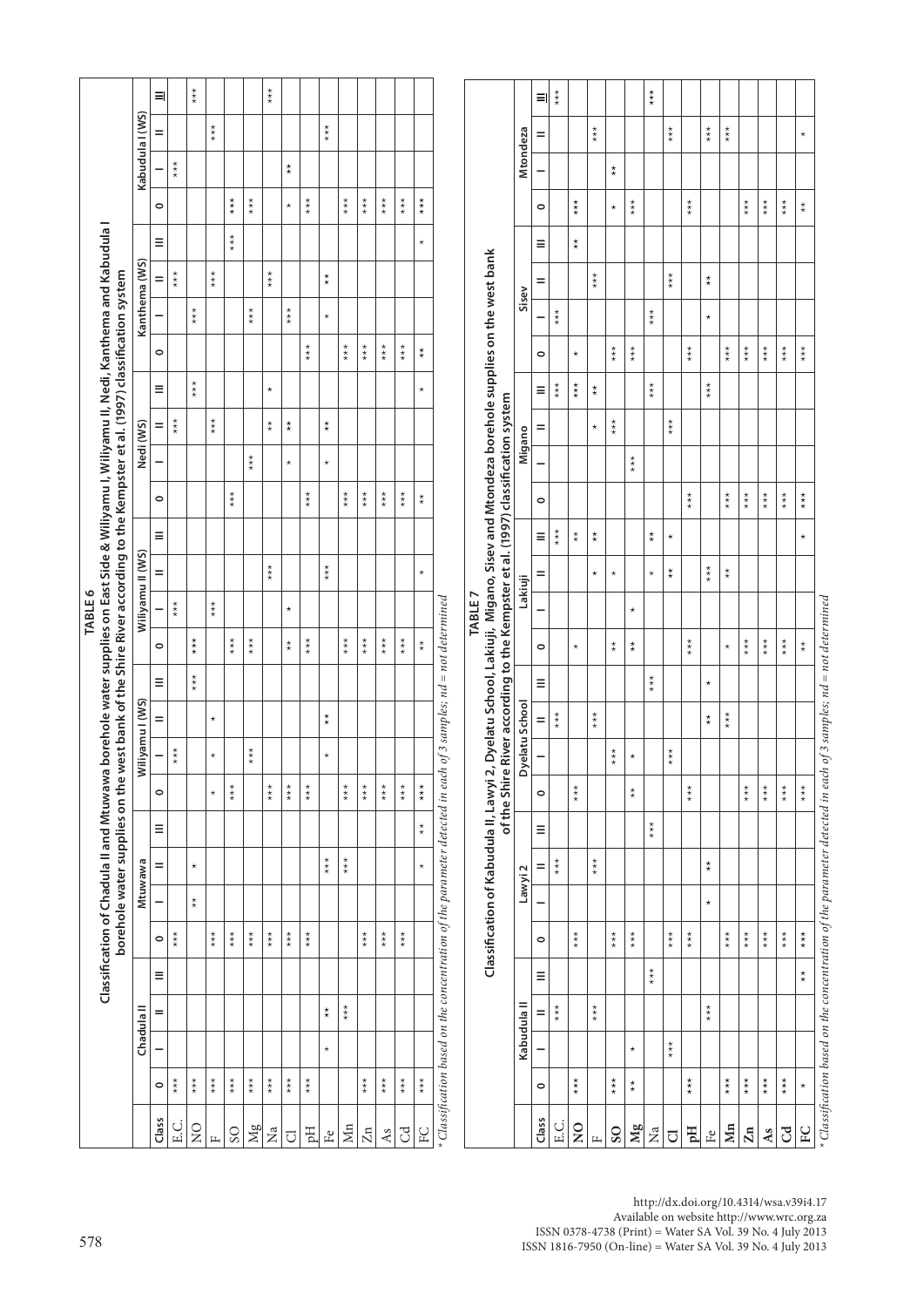permissible level for the faecal coliform parameter in borehole water is 50 cfu/100 mℓ (Grimason et al., 2013), whilst most national standards set a standard of 0 cfu/100 mℓ in drinking water in accordance with the World Health Organization guideline value (WHO, 2011). The basis for the MBS MPL for faecal coliforms is unclear and clarification could not be provided by the MBS when consulted.

With the exception of samples collected from boreholes located at Khumbulani (> 40 mg/ℓ), Wiliyamu I (> 40 mg/ℓ) and Migano ( $> 170$  mg/ $\ell$ ), all other borehole samples complied with the maximum permitted level of 45 mg/ℓ nitrate set by the Malawi Bureau of Standards and the WHO health-based guideline value (50 mg/ℓ). Although no faecal coliform bacteria were detected in samples examined from these three borehole supplies, the reasons for the significantly high nitrate concentrations detected warrant further investigation by the health authorities. As a short-term measure, the WHO recommend that water should not be used for bottle-fed infants when nitrate levels are above 100 mg/ℓ; however, it may be used if medical authorities are increasingly vigilant when the nitrate concentration is between 50 and 100 mg/ℓ, provided that the water is known and is confirmed to be microbially safe (WHO, 2008).

Of equal concern is the number of borehole water supplies which were classed as II  $(n=10)$  and III  $(n=10)$  with respect to the fluoride parameter, along with the known association of high fluoride levels with dental and skeletal fluorosis (Kempster et al., 1997; WHO, 2008). Fluoride in water is considered to be an essential element for the development and protection of teeth and bones. The current WHO health-based GV  $(1.5 \text{ mg}/\ell)$ , which is 4 times lower than the Malawi maximum permitted level, is considered to be a threshold where the benefit of resistance to tooth decay is weighed against the risk of developing dental fluorosis. In this study evidence of dental fluorosis was clearly visible in consumers of Class II and III borehole water supplies, especially supplies located on the west bank of the Shire River. Consumption of borehole water containing levels greater than 3.5 mg/ℓ over a prolonged period of time may cause skeletal problems (Kempster et al., 1997). Therefore additional studies need to be undertaken to determine the skeletal health effects in people consuming water from Class III supplies such as those located at Kapufeni, Kabudula II and Lakiuji.

#### **Magnesium, sodium and chloride parameters**

All borehole water supplies fell within either Class 0 (*n*=16; 57%) or I (*n*=12; 43%) for the magnesium parameter. At levels below 70 mg/ℓ (Class 0 and I supplies) no undesirable health or aesthetic effects are discernible; however problems associated with soap lathering may be noticeable with Class I supplies. Elevated levels of magnesium in water ( $>$  70 mg/ $\ell$ ) can impart a bitter taste to water supplies (Kempster et al., 1997). The highest magnesium levels recorded in this study were detected in samples from the borehole supply located at Migano (54.3 mg/ℓ), which consumers complained as having a bitter taste to it.

With respect to the sodium and chloride parameters, all samples on the east bank were classified as Class 0. In contrast, the majority of borehole supplies on the west bank were classified as II  $(n=2)$  or III  $(n=8)$  with respect to the sodium parameter, and two supplies were classified as II for the chloride parameter. Both Class II chloride supplies (Nedi and Migano) were associated with supplies classified as III for the sodium parameter. Health-based guidelines for magnesium, sodium

http://dx.doi.org/10.4314/wsa.v39i4.17 Available on website http://www.wrc.org.za ISSN 0378-4738 (Print) = Water SA Vol. 39 No. 4 July 2013  $1$ SSN 1816-7950 (On-line) = Water SA Vol. 39 No. 4 July 2013 579

and chloride in drinking water have not been established by the WHO as they are deemed to be naturally occurring chemicals which are usually found at concentrations which are not toxic to health (WHO, 2008). However, it is acknowledged that concentrations of chloride above 250 mg/ℓ can give rise to a detectable 'salty' taste in water. In this study, 3 villages had borehole water supplies that contained chloride values greater than 250 mg/ℓ (Nedi, Migano & Mtondeza); interestingly water consumers from all three villages complained of there being a distinct and mildly unpleasant salty taste to the water. The maximum permitted levels for magnesium, sodium and chloride recommended by the Malawi Bureau of Standards for borehole supplies are 200 mg/ℓ, 500 mg/ℓ and 750 mg/ℓ, respectively.

#### **Iron, manganese and zinc parameters**

The majority of borehole water supplies on both sides of the river fell within Class II (*n*=25; 89%) for the iron parameter. Two supplies on the east bank were classified as Class I and one supply on the west bank as Class III (Migano). In general, no health effects are associated with the levels of iron in Class 0, I and II supplies (Kempster et al., 1997), except in sensitive individuals. However, Kempster et al. (1997) do state that negative health effects can occur in infants who consume water from Class III supplies. With regards to the manganese parameter two-thirds of borehole supplies were classed as 0 (*n*=15; 54%) or I (*n*=3), well below the WHO health-based guideline value (0.4 mg/ℓ). Eight supplies on the east bank and 2 supplies on the west bank were classified as Class II; however, the concentrations detected were usually below the WHO guideline value, with slight exceedances detected at Bello, Chadula II and Mtuwawa ( $\leq 0.6$  mg/ $\ell$ ).

All borehole supplies were classed as 0 with respect to the zinc parameter as they contained concentrations generally < 0.8 mg/ℓ, significantly lower than the upper limit for Class 0 supplies (3 mg/ℓ). At levels > 5 mg/ℓ zinc can impart a bitter taste to water and at levels  $> 10$  mg/ $\ell$  may be toxic (Kempster et al., 1997). However, the WHO reports that the concentrations of zinc found in groundwater are usually < 0.05 mg/ℓ (WHO, 2008), marginally lower than the levels detected in this study. Nevertheless, all borehole supplies complied with the Malawi Bureau of Standards maximum permitted levels for iron (3 mg/ $\ell$ ), manganese (1.5 mg/ $\ell$ ) and zinc (15 mg/ $\ell$ ), with the exception of the elevated iron levels detected at Migano (> 3.5 mg/ℓ). No WHO guideline values have been established for iron and zinc.

The main problems associated with iron and manganese in borehole water supplies tends to be aesthetic rather than healthrelated. Problems associated with unsightly floating 'black/ brown bits (particles)' and 'brown staining of white clothes (linen)' during washing were reported by women from different villages. This problem is probably brought about by the oxidation of soluble iron, manganese and/or copper to form insoluble precipitates brought about by the mechanical agitation processes involved during hand-washing of clothes (Grimason et al., 2013). Some women stated that they often used a dishcloth to remove (filter out) unsightly particles before storing water in clay pots to cool. Similar observations have been noted by Taulo et al. (2008) in villages located around the lakeshore in Malawi. In that study significantly high concentrations of faecal coliform (*Escherichia coli*) and *Staphylococcus aureus* bacteria were detected in rinsed water from dishcloths. Therefore, the action taken to remove an aesthetic non-health related parameter could inadvertently result in the contamination of the water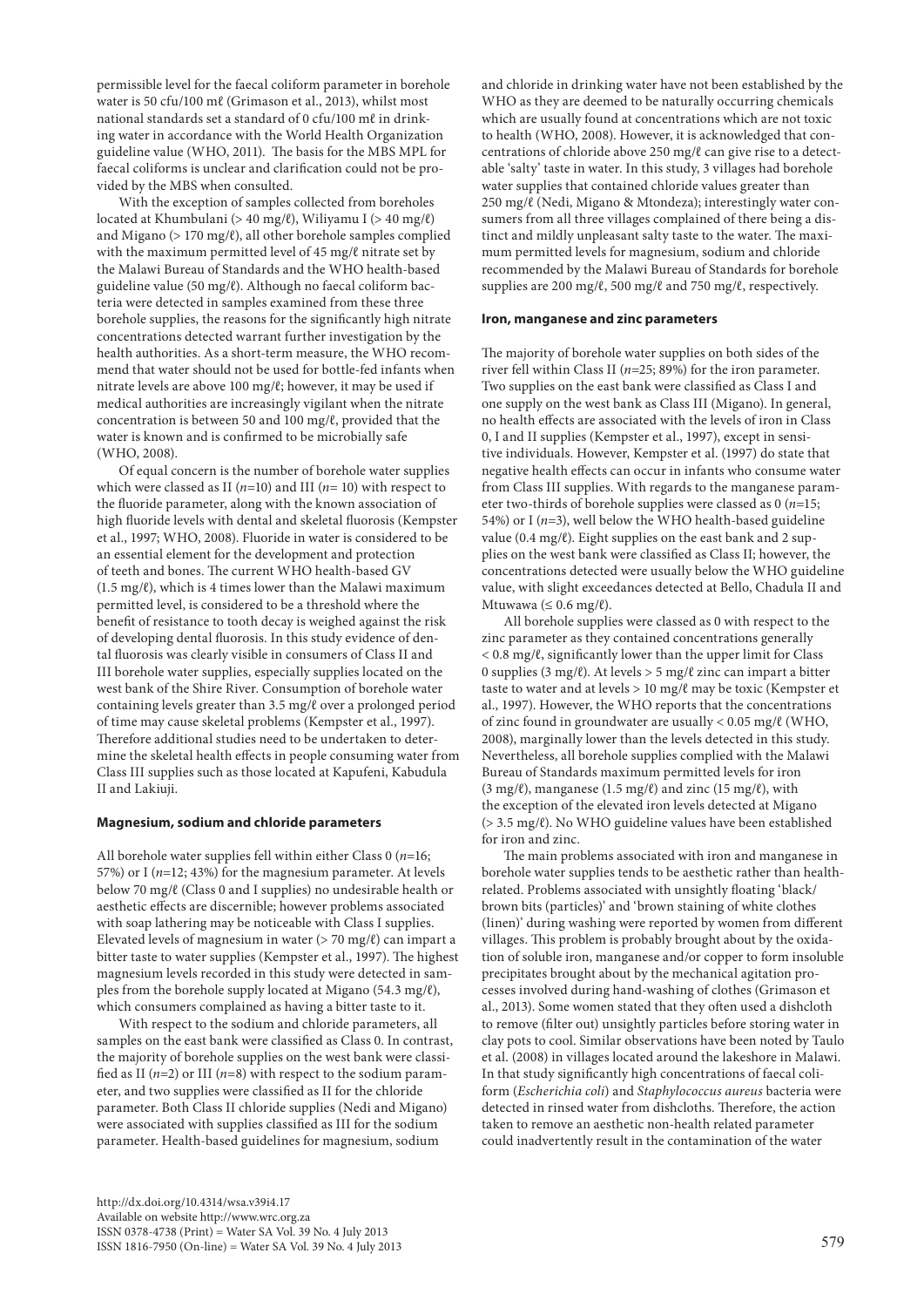with a health-related contaminant. The appearance of unsightly discoloured borehole water resulted in some women reverting back to unprotected sources (Grimason et al., 2013).

#### **Arsenic, cadmium and ammonia parameters**

Arsenic (MDL 15 µg/ℓ) and cadmium (MDL 1.5 µg/ℓ) were not detected in borehole samples above their minimum detection limits and therefore all borehole supplies fell into Class 0. An analysis of borehole water supplies for ammoniacal nitrogen was not undertaken as part of this study.

## **CONCLUSION**

A review of the literature suggests that this is the first time that any investigators outside South Africa have utilised the guideline criteria set out by Kempster et al. (1997) to classify rural borehole supplies in Africa. This may be due to the fact that most studies do not entail a comprehensive analysis of water samples for chemical constituents in order to facilitate such classifications. We found the criteria and range of classifications proposed by these investigators extremely useful to classify borehole water supplies as compared with the single guideline values recommended by the WHO for drinking-water (WHO, 2008; WHO, 2011) and maximum permitted levels imposed by the Malawi Bureau of Standards for borehole supplies (MBS, 2005). In addition, Kempster et al. (1997) also include a range of standards for parameters for which no WHO guideline values are currently proposed (e.g., iron, zinc, magnesium, electrical conductivity, total dissolved solids) which enabled the data accrued in this study to be compared and classified.

In general, borehole water supplies fell mainly within Class 0 and I for the vast majority of water parameters. Borehole supplies which were classified as II or II were primarily located on the west bank of the Shire River, mainly as a result of elevated levels of both health-related (e.g. nitrate, fluoride, faecal coliforms) and non-health related parameters (e.g. iron, manganese and electrical conductivity).

The levels detected indicate that consumption over a short or prolonged period of time (depending upon the parameter) could have an adverse (Class II) or serious (Class III) health effect on the consumer, e.g., skeletal fluorosis in adults and methaemoglobinaemia in infants. Of particular concern is the borehole located at Migano as it currently provides Class II water to consumers with respect to the levels of fluoride, chloride and manganese detected and Class III water with respect to the significantly higher nitrate, sodium, iron and electrical conductivity levels detected. Kempster et al. (1997) recommend that Class II borehole water supplies are only 'suitable for short-term or emergency use only (and) not (for consumption) over a lifetime' and Class III supplies should not be consumed by sensitive groups (e.g., infants, elderly), even over a shortperiod of time, without adequate treatment. However, in reality most villagers will be unaware of the quality of their borehole water supply and will probably consume such water from the cradle to the grave. For many people who reside in rural areas in Malawi a borehole water supply is deemed to be safe if it is clear, odourless and palatable.

In Malawi, the Ministry of Irrigation and Water Development (MIWD) recommend that upon construction of a borehole, and before maintenance and control is officially handed over to the community, a small number of water quality tests are undertaken (i.e. pH, total dissolved solids, sulphates, nitrates, fluoride, chloride, electrical conductivity and iron)

(MIWD, 2002). In light of the findings of this study we suggest that the MIWD consider revising their recommendation and require Government and non-Government providers of borehole water supplies to undertake an analysis of the parameters identified by Kempster et al. (1997). This would enable the quality of the water to be classified and determine whether any additional treatment is required to ensure that the water is both wholesome and fit for human consumption. On too many occasions boreholes are sunk in Malawi without any consideration of the chemical and bacteriological quality of the supply. The recipient community, grateful for the provision of a borehole, may unknowingly consume water that is unfit for human consumption. Nevertheless, it is recognised that water derived from borehole sources in rural Malawi is undoubtedly superior in quality to other protected (e.g. capped wells) and unprotected (shallow wells, rivers) drinking-water sources (Palamuleni, 2002; Pritchard et al., 2007; Mkandawire and Banda, 2010).

We recommend that the criteria for the classification scheme developed by Kempster et al. (1997) should be updated in light of recent amendments to the South African Water Quality Guidelines for Domestic Use (DWAF, 1996) and WHO recommendations (WHO 2008). It is recommended that any new classification scheme should be a default-based system whereby the overall class of a borehole defaults to the poorest class based on the health-related parameters. This would provide an incentive for the providers of boreholes to ensure that the water provided is wholesome, fit for human consumption and does not constitute a significant medical risk to the consumer. Research is required to develop practicable, affordable and sustainable methods to enable villagers to treat Class II/III water supplies and improve the quality of their drinking-water to a class suitable for human consumption.

## **ACKNOWLEDGEMENTS**

Funding, in part, is acknowledged from UKAID.

### **REFERENCES**

- APHA (1998) *Standard Methods for the Examination of Water and Wastewater* (20<sup>th</sup> edn.). American Public Health Association, Washington DC.
- DWAF (DEPARTMENT OF WATER AFFAIRS AND FORESTRY, SOUTH AFRICA) (1996) South African Water Quality Guidelines for Domestic Use (2nd edn.), Department of Water Affairs and Forestry, Pretoria.
- GRIMASON AM, MORSE TD, BEATTIE TK, MASANGWI SJ, JABU GC, TAULO SC and LUNGU KK (2013) Classification and quality of groundwater supplies in the Lower Shire Valley, Malawi. Part 1: Physico-chemical quality of borehole water supplies in Chikhwawa, Malawi. *Water SA* **39** (4) 563-572.
- KEMPSTER PL, VAN VLIET HR and KUHN A (1997) The need for guidelines to bridge the gap between ideal drinking-water quality and that quality which is practically available and acceptable. *Water SA* **23** (2) 163–167.
- MAKANDAWIRE T and BANDA E (2010) Assessment of drinking water quality of Mtopwa village in Bangwe township, Blantyre. *Desalination* **252** 140–144.
- MBS (MALAWI BUREAU OF STANDARDS) (2005) Malawi Bureau of Standards Borehole and Shallow Well Water Quality – Specification. MS 733:2005 1<sup>st</sup> Edition. Malawi Bureau of Standards, Blantrye.
- MIWD (MINISTRY OF IRRIGATION AND WATER DEVELOP-MENT, MALAWI) (2002) Development devolution of functions to assemblies: Guidelines and standards. Government of Malawi, Ministry of Irrigation and Water Development, Lilongwe.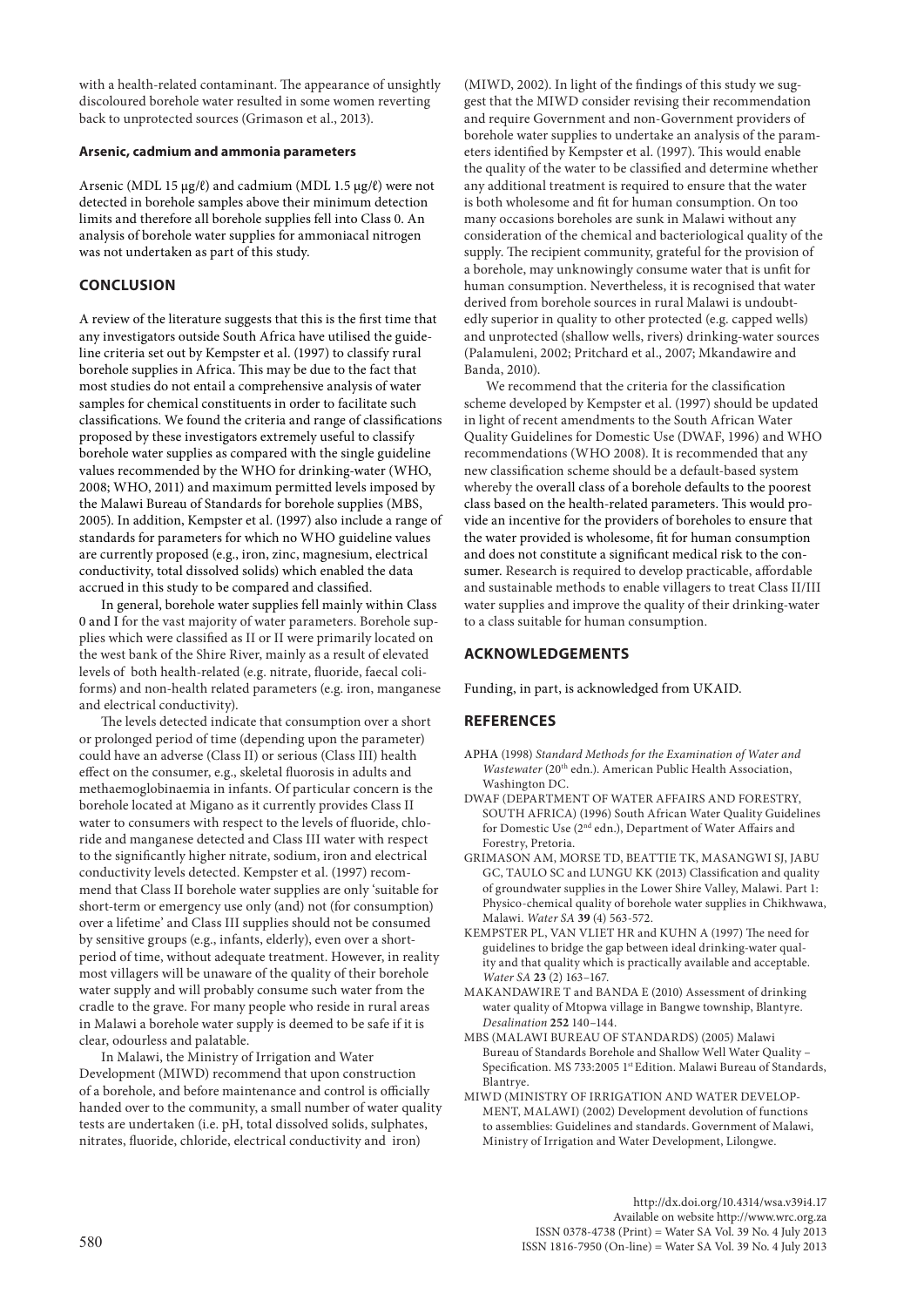- PALAMULENI LG (2002) Effect of sanitation facilities, domestic solid waste disposal and hygiene practices on water quality in Malawi's urban poor areas: a case of South Lunzu township in the city of Blantyre. *Phys. Chem.Earth* **27** 845–850.
- PRITCHARD M, MKANDAWIRE T and O'NEILL JG (2007) Biological; chemical and physical drinking water quality from shallow wells in Malawi: a case study of Blantyre, Chiradzulu and Mulanje. *Phys. Chem. Earth* **32** 1167–1177.
- TAULO S, WETLESEN A, ABRAHAMSEN R, MKAKOSYA R and KULULANGA G (2008) Microbiological quality of water and

associated management practices and risk at source, transport and storage points in a rural community of Lungwena, Malawi. *Afr. J. Microbiol. Res.* **22** 131–137.

- WHO (2008) *Guidelines for Drinking-Water Quality.* (Third edition incorporating the first and second addenda). Volume 1, Recommendations. World Health Organization, Geneva. ISBN 9789241547611.
- WHO (2011) *Guidelines for Drinking-Water Quality* (4<sup>th</sup> edn.). World Health Organization, Geneva. ISBN 978 92 4 154815 1.